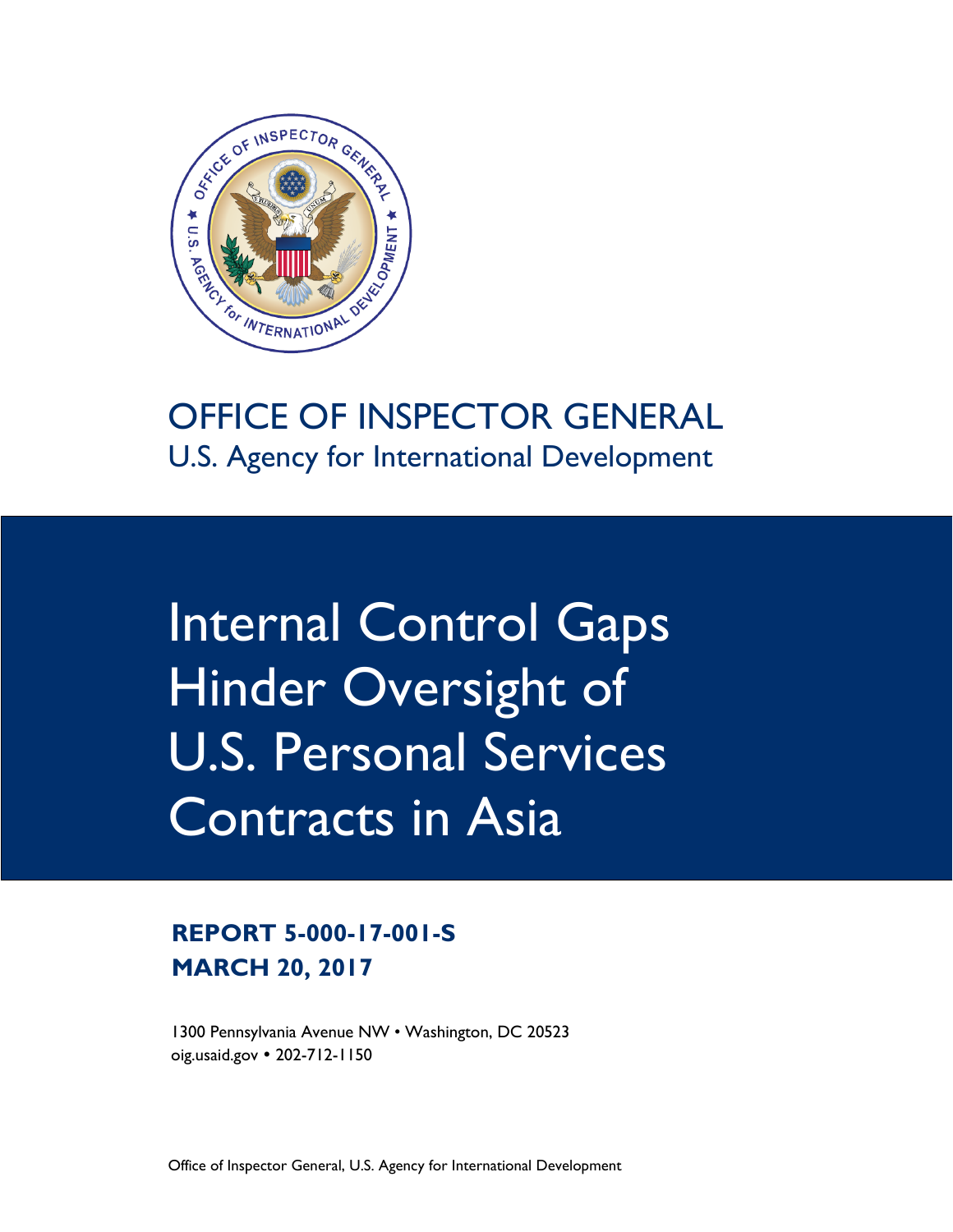The Office of Inspector General provides independent oversight that promotes the efficiency, effectiveness, and integrity of foreign assistance programs and operations under its jurisdiction, those of the U.S. Agency for International Development, U.S. African Development Foundation, Inter-American Foundation, Millennium Challenge Corporation, and Overseas Private Investment Corporation.

## **Report waste, fraud, and abuse**

#### **USAID OIG Hotline**

Email: ighotline@usaid.gov Complaint form: https://oig.usaid.gov/content/oig-hotline Phone: 202-712-1023 or 800-230-6539 Mail: USAID OIG Hotline, P.O. Box 657, Washington, DC 20044-0657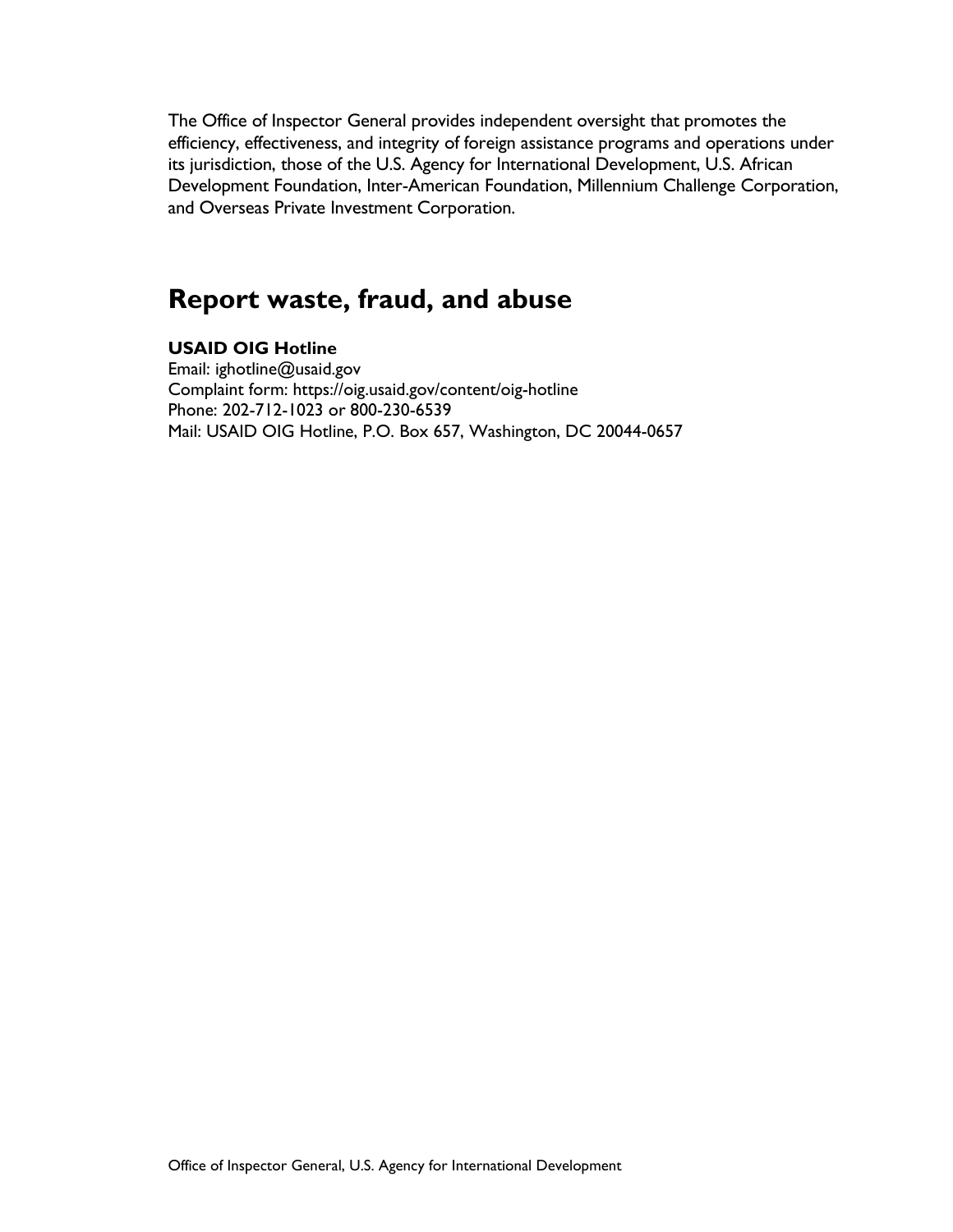

## **MEMORANDUM**

DATE: March 20, 2017

- TO: Office of Acquisition and Assistance, Director, Roy Plucknett Office of Management Services, Acting Director, Luis F. Garcia Office of Human Capital and Talent Management, Chief Human Capital Officer, Kimberly A. Lewis
- COPY TO: Bureau for Management, Acting Assistant Administrator, Angelique M. Crumbly
- FROM: Regional Inspector General/Manila, Matthew Rathgeber /s/
- SUBJECT: Internal Control Gaps Hinder Oversight of U.S. Personal Services Contracts in Asia (Review Report No. 5-000-17-001-S)

This memorandum transmits our final report on the subject review. Our objective was to determine whether missions were procuring and using personal services contracts according to applicable policies and procedures. In finalizing the report, we considered your comments on the draft and included them in their entirety, excluding attachments, in appendix C.

The report contains five recommendations to improve USAID's processes for procuring and using U.S. personal services contracts in Asia Bureau missions. After reviewing information you provided in response to the draft report, we acknowledge your management decisions on all five recommendations and final action on two. We disagree with the decisions on recommendations 2 and 4. Please provide evidence of final action on the open recommendations to the Audit Performance and Compliance Division.

Thank you and your staffs for the cooperation and assistance extended to us during this effort.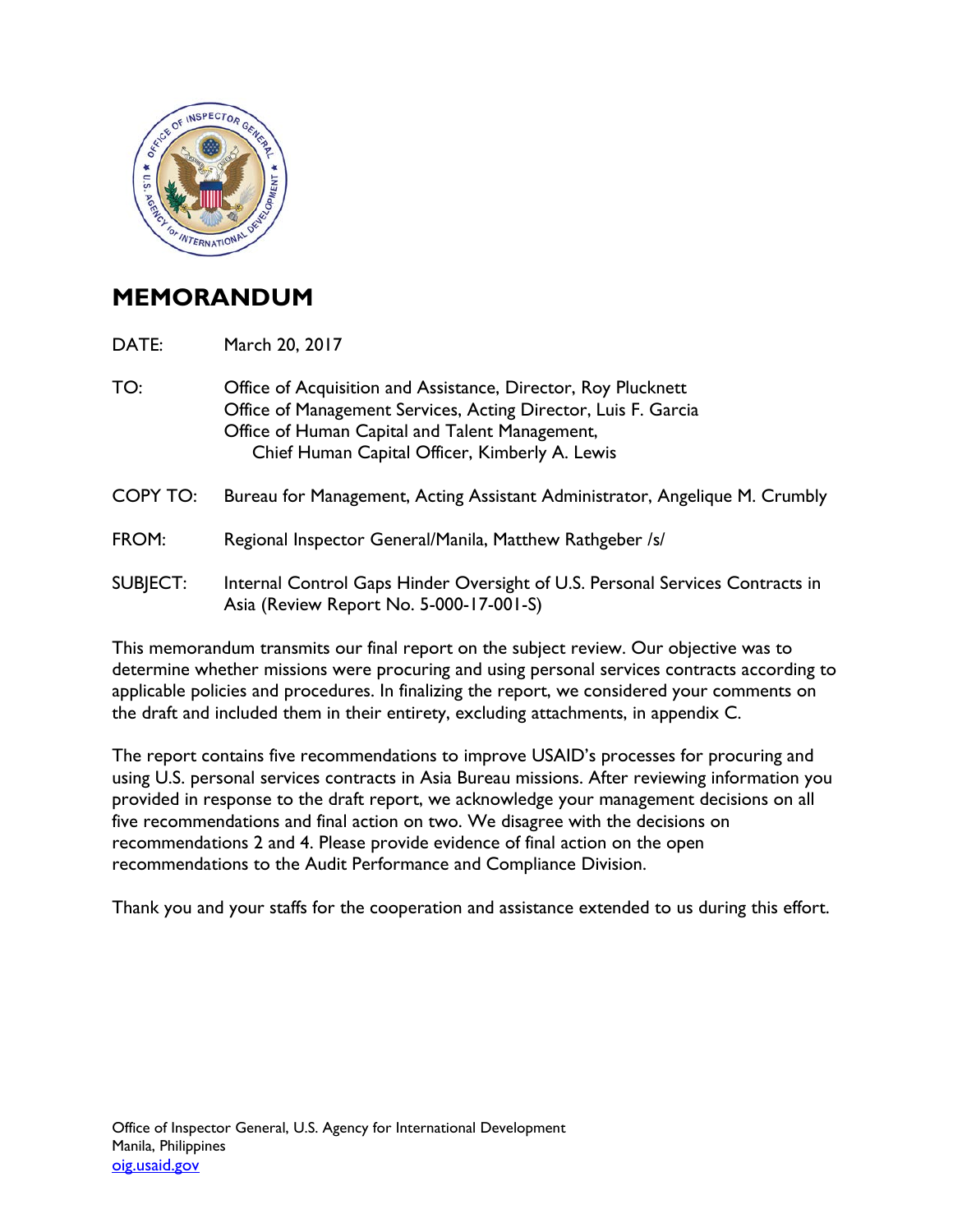# **CONTENTS**

| ASIA MISSIONS REASONABLY JUSTIFIED THE USE OF CONTRACTORS, BUT<br>FILLING KEY POSTS WITH DIRECT HIRES AND ENSURING KNOWLEDGE |
|------------------------------------------------------------------------------------------------------------------------------|
| Contractor Use Was Reasonably Justified and Represented a Declining but Significant                                          |
| Missions Filled Some Posts With Direct Hires but Continue To Rely on Contractors                                             |
|                                                                                                                              |
| GAPS IN INTERNAL CONTROL POLICIES HINDERED MISSIONS' MANAGEMENT                                                              |
|                                                                                                                              |
| Contracts Included "Other Duties as Assigned" in the Scopes of Work                                                          |
|                                                                                                                              |
|                                                                                                                              |
|                                                                                                                              |
|                                                                                                                              |
|                                                                                                                              |
|                                                                                                                              |
|                                                                                                                              |
|                                                                                                                              |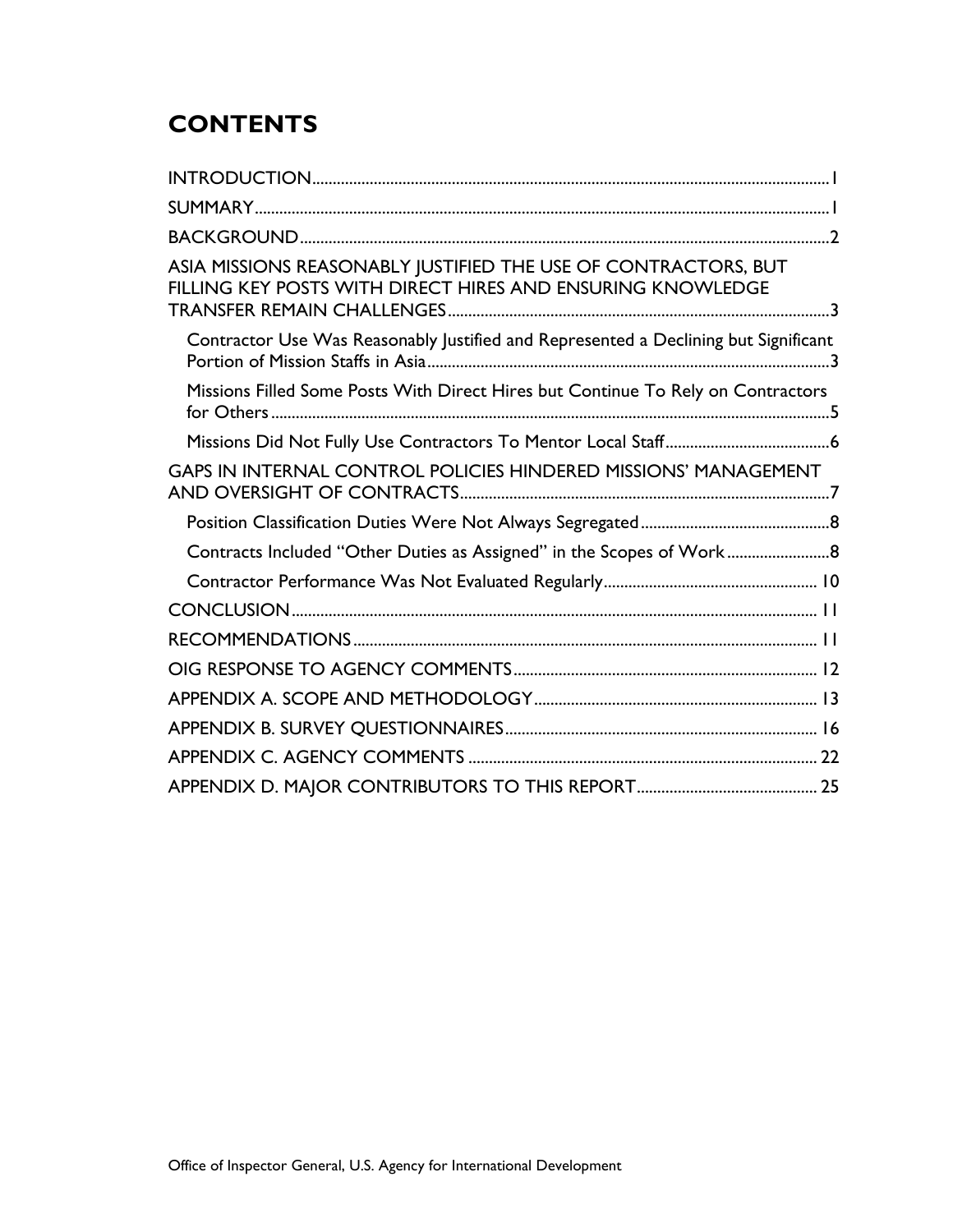## <span id="page-4-0"></span>**INTRODUCTION**

To help carry out its mission, USAID awards personal services contracts to U.S. nationals. While U.S. personal services contracts enable missions to quickly staff critical posts, including hard-to-fill technical positions, USAID has made it a priority to hire and retain expertise among its Foreign Service Officer corps through its USAID Forward initiative.<sup>I</sup> In addition, personal services contracts can introduce unique management and oversight challenges, given that they establish an employer-employee relationship with the Agency even though they are not subject to the laws and regulations that govern Federal employees.

Our objective was to determine whether USAID missions were procuring and using U.S. personal services contracts according to applicable policies and procedures. Specifically, we (1) determined whether the missions reasonably justified their use of these contracts and (2) assessed USAID's policies and procedures for managing the contracts and overseeing contractors.<sup>[2](#page-4-3)</sup>

Our review included all 1[3](#page-4-4) missions under USAID's Asia Bureau.<sup>3</sup> We judgmentally selected three missions for site visits, document reviews, and contractor interviews: Regional Development Mission for Asia (USAID/RDMA) in Thailand, USAID/Philippines, and USAID/Vietnam. We also surveyed contractors and officials at nine other Asia missions that had active contracts. We analyzed data from 2011 to 2015. Details of our scope and methodology are in appendix A; survey questionnaires are in appendix B.

## <span id="page-4-1"></span>**SUMMARY**

The three missions we visited reasonably justified hiring U.S. personal services contractors over Foreign Service Officers for key positions. USAID's Office of Human Capital and Talent Management (HCTM), which oversees workforce strategic planning for USAID, approved all but one contractor position that required approval. The largest groups of contractors in our sample were health and communications specialists. Missions continue to rely heavily on contractors to staff development and outreach

<span id="page-4-2"></span><sup>&</sup>lt;sup>1</sup> Launched in 2010, USAID Forward calls for delivering better results through strengthened capacity. In the same year, the first Quadrennial Diplomacy and Development Review described six areas of reforms affecting personnel and recruitment at USAID. They called for efforts to bring back technical expertise to the Agency, increase midlevel hiring to close the experience gap, and recruit and retain more highly skilled Foreign Service National employees.

<span id="page-4-3"></span><sup>&</sup>lt;sup>2</sup> Throughout this report, unless otherwise noted, the term "contractors" refers only to U.S. personal services contractors. Other types of personal services contractors, such as third-country national contractors and host-country-national contractors, were not included in the scope of this review.

<span id="page-4-4"></span><sup>&</sup>lt;sup>3</sup> The review included only the missions supported by USAID's Asia Bureau: Bangladesh, Burma, Cambodia, Central Asia, India, Indonesia, Kyrgyz Republic, Nepal, Philippines, RDMA, Sri Lanka, Timor-Leste, and Vietnam. We did not include the missions in Afghanistan and Pakistan which, while also located in Asia, are supported by the Office of Afghanistan and Pakistan Affairs.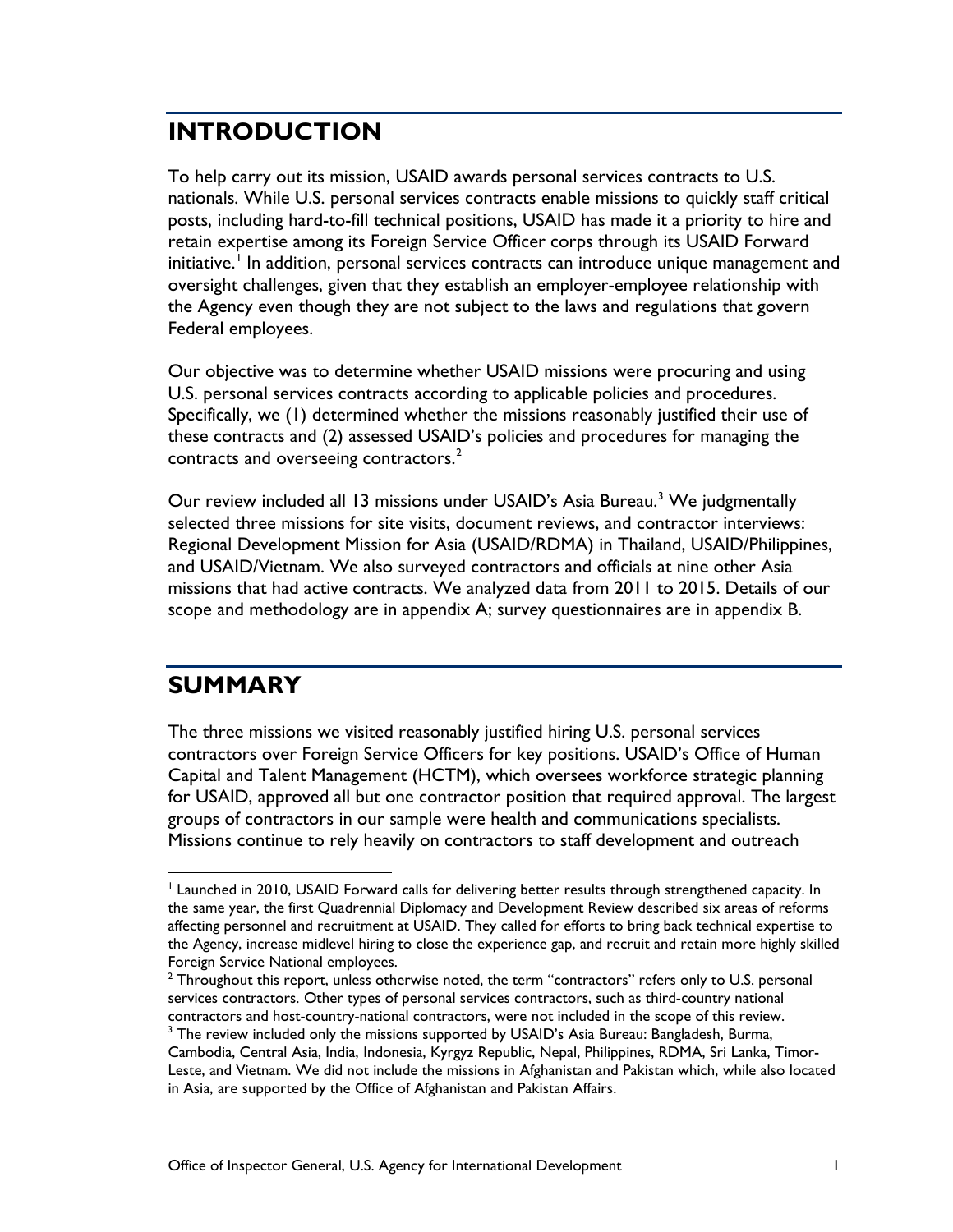communications specialist positions. In addition, missions may have missed opportunities to promote knowledge transfer because most personal services contractors in leadership roles did not participate in USAID's mentoring program.

Gaps in USAID's internal control have hindered contract management and oversight, contributing to concerns about the missions' use of U.S. personal services contracts. While the Agency's Office of Acquisition and Assistance (OAA) recently issued a new policy that if effectively implemented should address some gaps, others remain:

- Classification duties were not segregated. At two missions, the hiring office classified its own contract positions.
- Contracts improperly included "other duties as assigned" in scopes of work.<sup>[4](#page-5-1)</sup> This made it harder for missions to ensure that contract positions did not violate limitations on what contractors are permitted to do.
- Contractor performance was not evaluated regularly. The vagueness of Agency policy on performance evaluations for contractors was a key cause for the lack of evaluations.

We made two recommendations to HCTM to facilitate efforts toward USAID Forward objectives. To strengthen policies on U.S. personal services contracts, we made three recommendations to OAA.

## <span id="page-5-0"></span>**BACKGROUND**

Most USAID staff at overseas missions comprise three types of employees: U.S. direct hires, Foreign Service National employees, and U.S. personal services contractors (table 1). Almost all U.S. direct hires abroad are Foreign Service Officers. A Foreign Service National is a non-U.S. citizen hired by an overseas mission, including those from a third country who are paid under the local compensation plan. U.S. personal services contractors may be recruited internationally or within the host country.

The Foreign Assistance Act of 1961, as amended, authorizes USAID to award U.S. personal services contracts at overseas missions. These contracts establish an employer-employee relationship that makes the contractor appear to be a USAID employee.<sup>[5](#page-5-2)</sup> With certain limitations, USAID allows personal services contractors to perform inherently governmental functions. $^6$  $^6$ 

 $\overline{a}$ 

<span id="page-5-1"></span><sup>&</sup>lt;sup>4</sup> A scope of work is the section of a personal services contract that describes the duties and responsibilities of the position.

<span id="page-5-2"></span> $<sup>5</sup>$  According to the Federal Acquisition Regulation, a personal services contract creates an employer-</sup> employee relationship between the government and an individual. See 48 C.F.R. 37.104.

<span id="page-5-3"></span><sup>6</sup> See Federal Acquisition Regulation 7.5.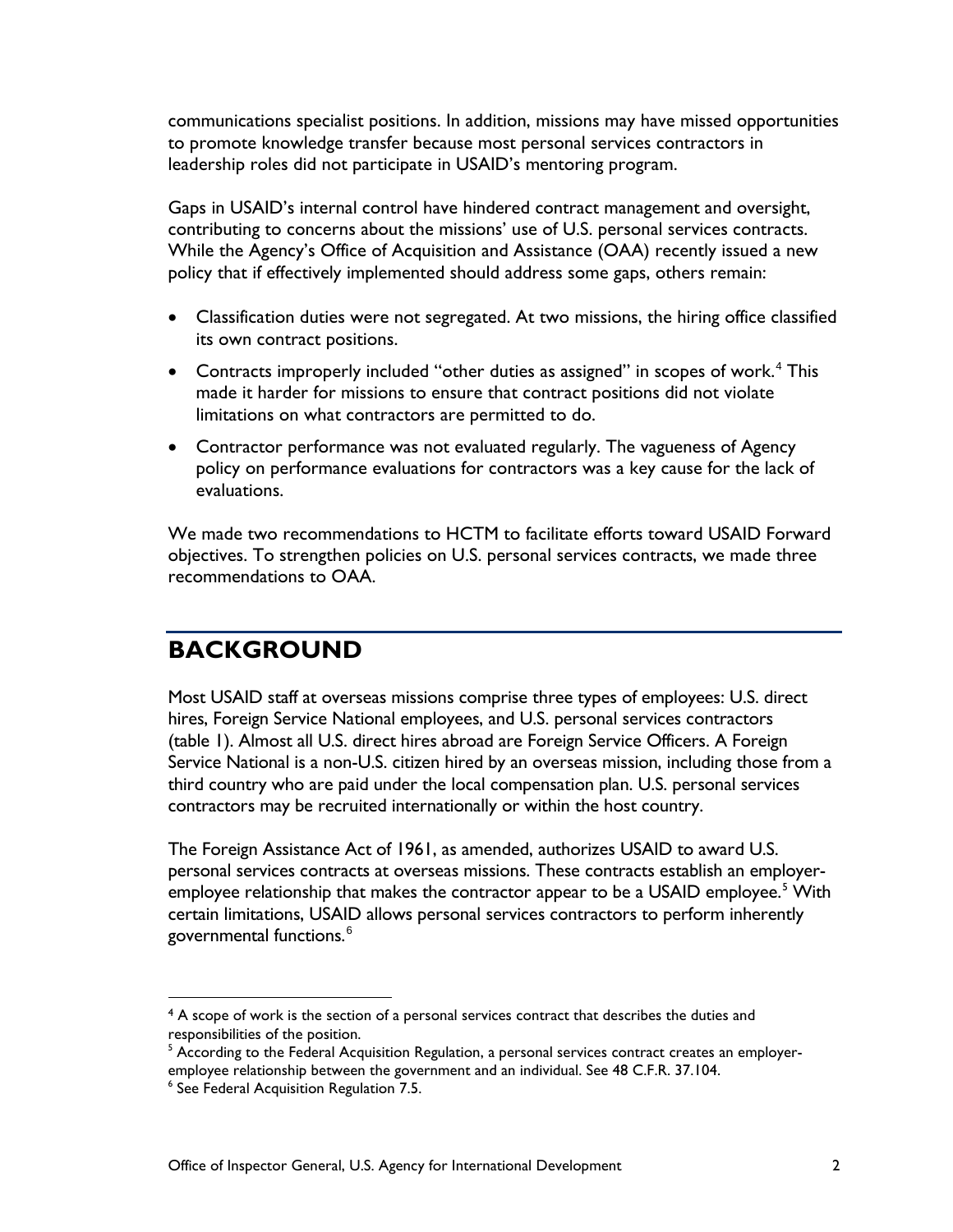Agency policy allows a personal services contract to be extended for a maximum of 5 years, with some exceptions. Most mission contracts last for 1 year or more.

Individual missions generally decide when to hire personal services contractors to fill staffing gaps, but certain positions<sup>[7](#page-6-2)</sup> require approval from HCTM, which oversees workforce strategic planning for the Agency. [8](#page-6-3) USAID requires such approval to better ensure U.S. personal services contracts are not awarded for positions that could be filled by Foreign Service Officers.

USAID brought on board technical specialists under the Development Leadership Initiative—a multiyear effort to double the size of its Foreign Service Officer workforce by 2012. However, recruiting people with the right technical skills has been a challenge, and USAID is below its authorized staffing level of 1,850 Foreign Service Officers.<sup>[9](#page-6-4)</sup>

## <span id="page-6-0"></span>**ASIA MISSIONS REASONABLY JUSTIFIED THE USE OF CONTRACTORS, BUT FILLING KEY POSTS WITH DIRECT HIRES AND ENSURING KNOWLEDGE TRANSFER REMAIN CHALLENGES**

The three missions we visited reasonably justified hiring U.S. personal services contractors. The largest groups of contractors in our sample were health and communications specialists. The use of contractors has declined somewhat, and missions recently began taking steps to staff health technical positions with direct hires. However, they continue to rely on contractors to staff communications positions, illustrating continued challenges for missions in filling technical and support positions. In addition, missions may have missed opportunities to better promote knowledge sharing by having contractors serve as mentors.

## <span id="page-6-1"></span>**CONTRACTOR USE WAS REASONABLY JUSTIFIED AND REPRESENTED A DECLINING BUT SIGNIFICANT PORTION OF MISSION STAFFS IN ASIA**

We found that USAID/RDMA, USAID/Philippines, and USAID/Vietnam reasonably justified hiring U.S. personal services contractors, based on our review of 32 contracts. Further, HCTM approved all but 1 of the 12 positions at these missions that required approval.

<span id="page-6-2"></span> $<sup>7</sup>$  In March 2011, HCTM reinstated the approval requirement for U.S. personal services contractor</sup> positions that were (1) internationally recruited, (2) full-time, (3) at the GS-10 through GS-15 grade levels, and (4) had contract terms of 2 years or more in regular posts.

<span id="page-6-3"></span><sup>&</sup>lt;sup>8</sup> This requirement was established in 2011 under USAID's Office of Human Resources, which was renamed the Office of Human Capital and Talent Management in September 2014.

<span id="page-6-4"></span><sup>9</sup> USAID had approximately 1,725 career Foreign Service Officers as of October 2016.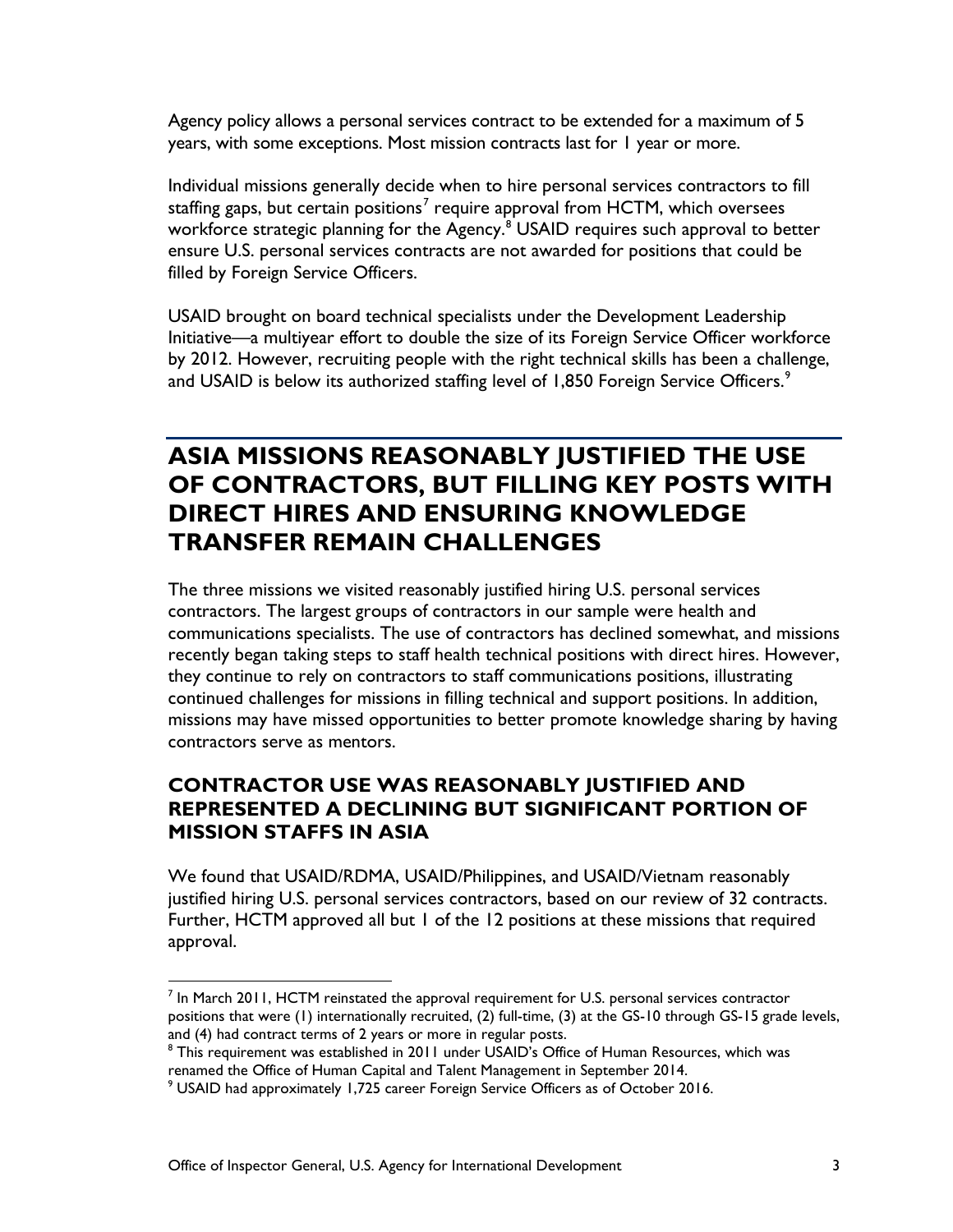As of September 2015, the 13 missions had a total of 75 contractors—about 6.5 percent of total staff in Asia Bureau missions. Between 2011 and 2015, the 13 missions awarded a total of 298 personal services contracts.<sup>[10](#page-7-0)</sup> Over this time, the number of contractors decreased by nearly 10 percent (table 1). While use of U.S. personal services contactors in Asia has declined somewhat, continued reliance on them may not advance USAID Forward—the reform agenda that included a major objective to strengthen the Agency by, among other actions, developing and retaining in-house technical expertise.

| <b>Type</b>                                                               | <b>2011</b> | 2012  | 2013  | 2014         | 2015  |
|---------------------------------------------------------------------------|-------------|-------|-------|--------------|-------|
| U.S. personal services contractor                                         | 83          | 73    | 79    | 72           | 75    |
| U.S. direct hire/Foreign Service<br>Officer                               | 233         | 279   | 293   | 274          | 280   |
| Foreign Service National                                                  | 794         | 823   | 832   | 843          | 793   |
| Other                                                                     | 5           | 6     | 5     | 3            | 4     |
| Total                                                                     | 1,115       | 1,181 | 1,209 | <b>1,192</b> | 1,152 |
| <b>U.S. personal services</b><br>contractors as percent of<br>total staff | 7.4         | 6.2   | 6.5   | 6.0          | 6.5   |

*Table 1.Asia Bureau Data on Mission Staffing From 2011 to 2015*

Source: USAID's Office of Human Capital and Talent Management.

At the three Asia missions visited, health technical advisers and development outreach and communication specialists were the largest groups of contractors, accounting for 25 and 13 percent of the total contractor population, respectively. The three missions we visited had a total of eight contractors working on health programs such as the President's Emergency Plan for AIDS Relief and the President's Malaria Initiative.<sup>[11](#page-7-1)</sup> According to mission officials, these programs require expertise in areas such as health system management<sup>[12](#page-7-2)</sup> and HIV/AIDS, malaria, and other infectious diseases—expertise not common among Foreign Service Officers, who typically focus on developing program management skills. In contrast, contractors often have many years of experience in a specific technical area. Some contractors said they prefer working for USAID as a contractor because it allows them to remain in technical functions.

While the three missions reviewed reasonably justified hiring U.S. personal services contractors and the number of contractors has declined slightly, the continued need for

<span id="page-7-0"></span> $10$  The total is not a sum of contractors in individual years because of the variable lengths of contracts. The total is based on data reported by the missions.

<sup>&</sup>lt;sup>11</sup> Missions did not have to obtain HCTM's approval to fill positions in the President's Malaria Initiative.

<span id="page-7-2"></span><span id="page-7-1"></span><sup>&</sup>lt;sup>12</sup> According to the President's Emergency Plan for AIDS Relief, a health system is a group of individuals, organizations, and processes needed to bring about improvement in health outcomes in a country. Key processes in a health system are supply chain management, financing, and human resources management.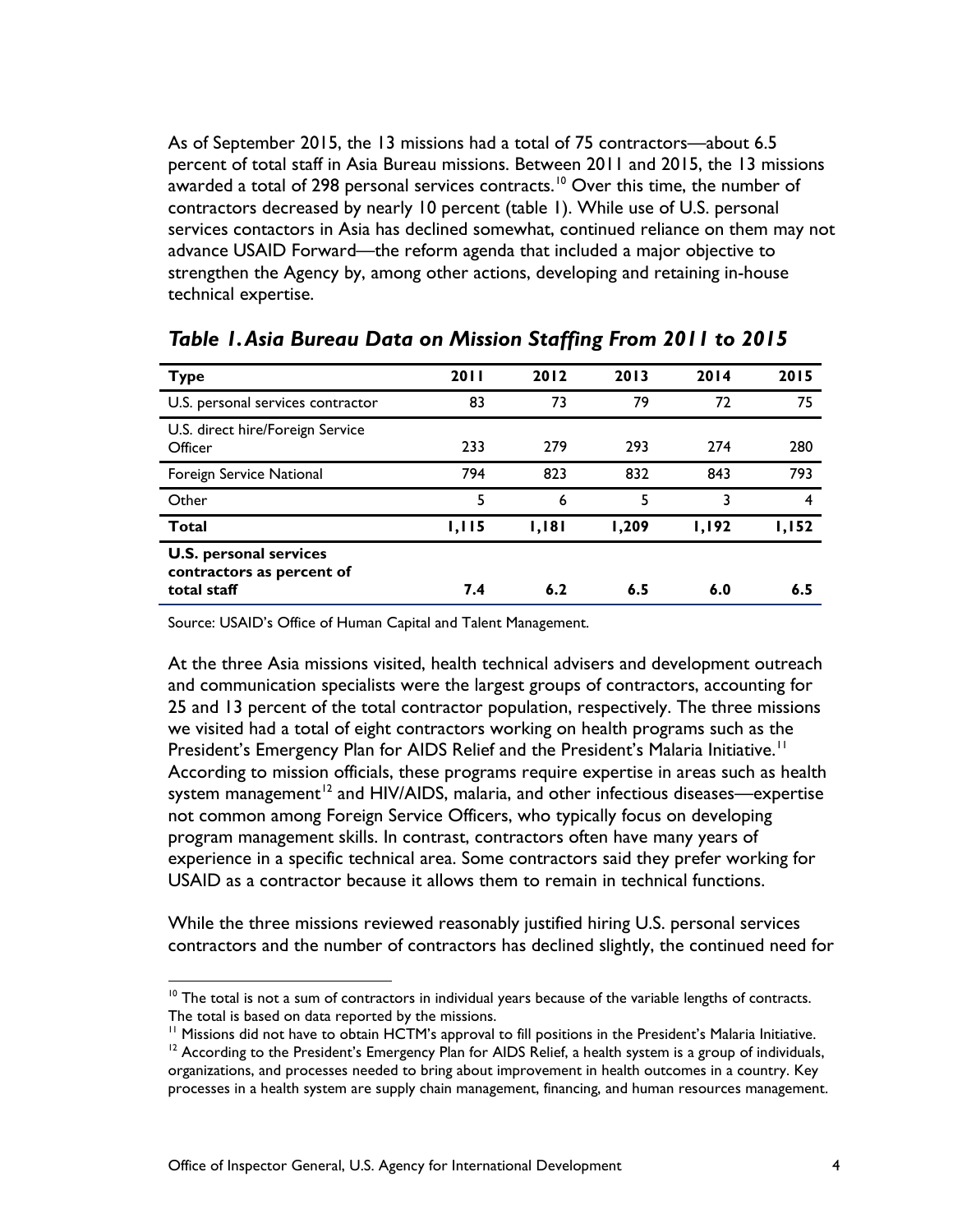specialized positions illustrates the challenges missions in Asia face in filling key technical and support positions.

#### <span id="page-8-0"></span>**MISSIONS FILLED SOME POSTS WITH DIRECT HIRES BUT CONTINUE TO RELY ON CONTRACTORS FOR OTHERS**

Hiring U.S. personal services contractors has enabled USAID's Asia missions to expeditiously fill posts in the short term. However, relying on them over the long term does not further either stated U.S. Government goals to invest in a skilled workforce or the Agency's efforts to rebuild and maintain technical expertise needed to carry out reforms under USAID Forward.[13](#page-8-1) Unlike contractors, Foreign Service Officers provide the unique benefit of sharing their technical expertise across the Agency, as they rotate among missions roughly every 2 or 4 years.

USAID has taken action to address gaps in health technical advisers. In 2013, HCTM worked with the Agency's functional bureaus, including the Global Health Bureau, to create a Senior Technical Group, which provided a technical track for USAID's Foreign Service technical officers. In 2015, HCTM, again in collaboration with Global Health, planned to recruit new health officers at higher grade levels. However, the Asia missions continue to rely on contractors to fill communications positions—the three we visited employed four. Typical responsibilities of a development outreach and communications specialist include writing and editing external publications, managing websites and social media, planning events, and overseeing marking and branding<sup>[14](#page-8-2)</sup>—experience Foreign Service Officers typically do not have. At some missions, the communications specialist may be a senior supervisory position, responsible for creating and implementing the mission's communications strategy. Other missions may have only one contractor working as a writer-editor on a communications team with Foreign Service National staff members.

Missions consider the communications function important. However, HCTM has not conducted a formal assessment on staffing this function. Additionally, according to an HCTM official, since communications was not a traditional Foreign Service role, USAID has not recruited officers with that skill set. For example, USAID does not even have a code assigned to development outreach and communications positions that identifies their skill category. Other mission staff suggested hiring more eligible family members to reduce dependence on contractors.<sup>[15](#page-8-3)</sup> Officials said HCTM has been researching how to increase employment opportunities for eligible family members.

<span id="page-8-1"></span> $13$  The joint Department of State and USAID 2015 Quadrennial Diplomacy and Development Review specifically identifies the need for an agile, skilled workforce and the need to "recruit, develop, and retain a workforce of highly talented individuals with a commitment to public service."

<span id="page-8-2"></span><sup>&</sup>lt;sup>14</sup> USAID requires that Agency-funded programs, projects, activities, and commodities be properly marked with logos and other graphics to identify USAID as the supporter and branded with the program's name, which shows it is USAID's.

<span id="page-8-3"></span><sup>&</sup>lt;sup>15</sup> An eligible family member is a spouse or other dependent family member of a Foreign Service Officer.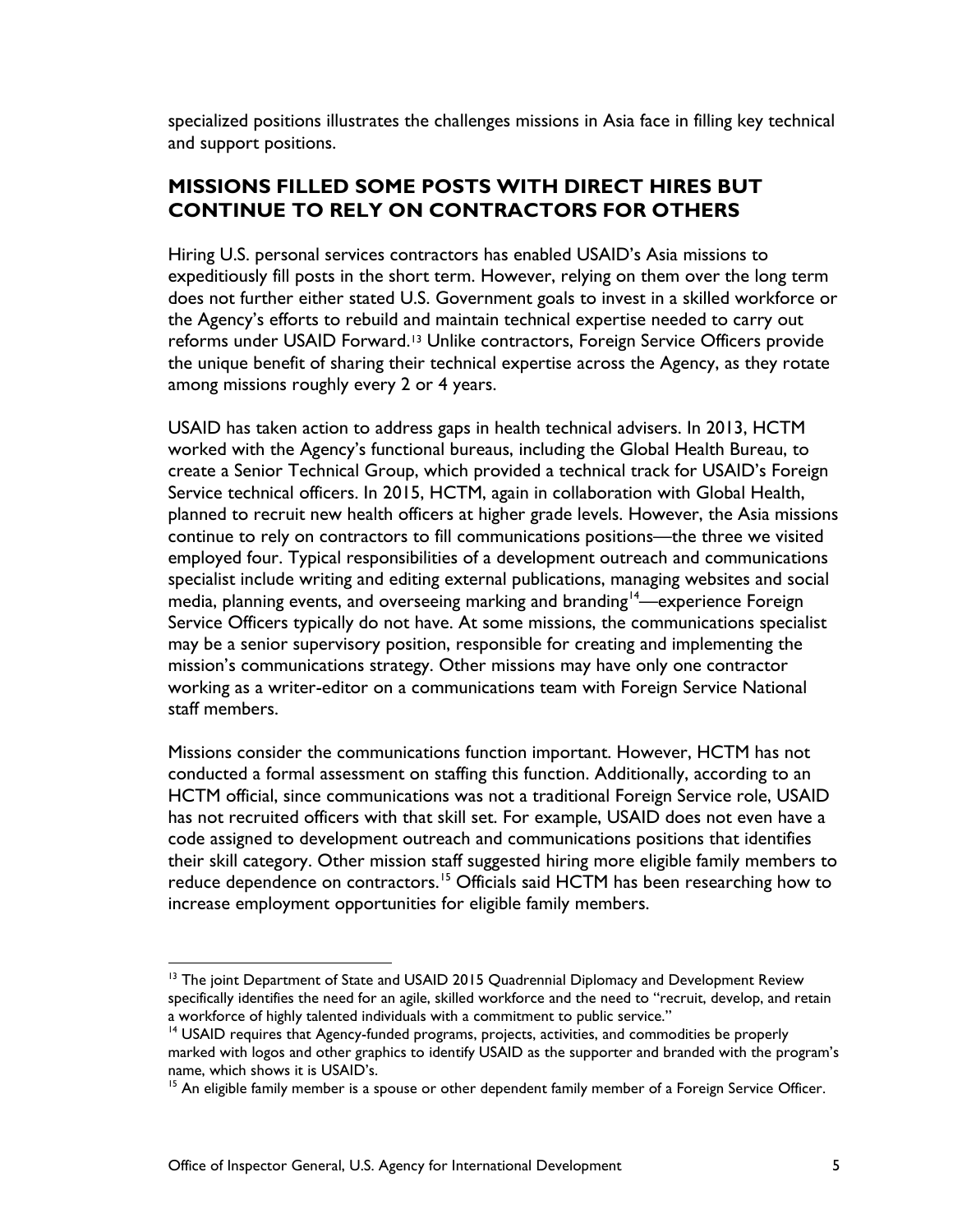#### <span id="page-9-0"></span>**MISSIONS DID NOT FULLY USE CONTRACTORS TO MENTOR LOCAL STAFF**

Through USAID Forward, USAID has emphasized mentoring for mission staff and has a performance measure tracking the number of Foreign Service and locally employed leaders participating in a formal mentoring program.<sup>[16](#page-9-1)</sup> For personal services contracts, while OAA officials agreed that mentoring is a best practice, missions have the discretion to include mentoring in their contracts' scopes of work.

At Asia missions, some contractors were responsible for supervising local staff, but not all had requirements to mentor or transfer knowledge.

- At the three Asia missions we visited, three-quarters of the General Schedule (GS) 13, 14, and 15 full-time, long-term contractors had supervisory duties.<sup>[17](#page-9-2)</sup> But, just over half of the contractors at the GS-14 and 15 grade levels had a mentoring requirement (table 2). In contrast, all four GS-13 contractors had mentoring in their scopes of work.
- At the nine missions we surveyed, more than half the personal services contractors stated that they had supervisory duties, but less than one-third had knowledge transfer in their scopes of work.

<span id="page-9-1"></span><sup>&</sup>lt;sup>16</sup> Mentors provide guidance and advice to mentees to help them fulfill their potential; formal mentoring programs are structured and have specific organizational goals. The expected benefits to the organization are knowledge transfer, improved morale, increased productivity, and staff retention.

<span id="page-9-2"></span><sup>&</sup>lt;sup>17</sup> The General Schedule is a job classification and pay system that covers most Federal civilian employees. The General Schedule has 15 grades, with GS-15 being the highest. USAID uses the General Schedule to classify U.S. personal services contractor positions.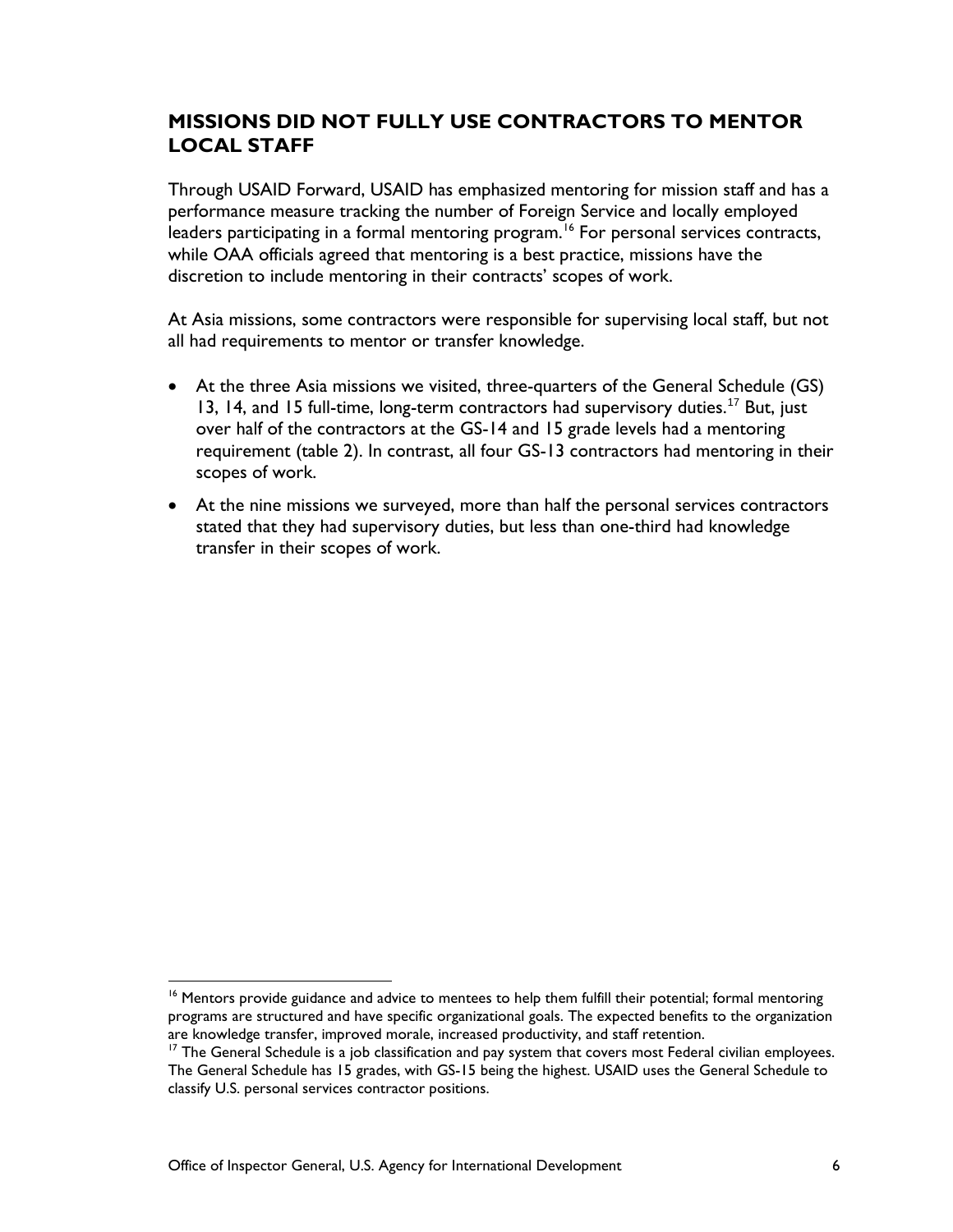| Table 2. U.S. Personal Services Contractors With Mentoring |  |
|------------------------------------------------------------|--|
| Duties at Three Missions Visited                           |  |
|                                                            |  |

| <b>Grade Level</b> | Long-Term, <sup>a</sup> Full-<br><b>Time Contractors</b> | <b>Supervise</b><br>Foreign<br><b>Service</b><br><b>Nationals</b> | Have a<br><b>Mentoring</b><br><b>Requirement</b> |
|--------------------|----------------------------------------------------------|-------------------------------------------------------------------|--------------------------------------------------|
| $GS-15$            | 13                                                       |                                                                   |                                                  |
| $GS-I4$            |                                                          |                                                                   | 6                                                |
| $GS-13$            |                                                          |                                                                   |                                                  |
| $GS-12$            |                                                          |                                                                   |                                                  |
| <b>Total</b>       | 29                                                       | ו ר                                                               |                                                  |

<sup>a</sup> Long-term contractors serve for 12 months or longer. We excluded three individuals who were on short-term or intermittent contracts. Source: OIG Analysis.

Contracting officers cited several reasons for not including mentoring in scopes of work:

- The mission would need to allocate time for mentoring in the contract.
- Guidance for writing position descriptions used by technical offices does not emphasize mentoring.
- Other contracts may support knowledge transfer to Foreign Service Nationals but do not explicitly require mentoring.

However, missions may be missing an opportunity to strengthen their mentoring programs, as contractors serve up to 5 years—longer than a typical Foreign Service tour—giving them time to establish a mentoring relationship. Two of the three missions we visited did not have an active mentoring program, and the one that had a program did not track participation by contractors.

HCTM could consider tracking and reporting the number of contractors who participate in mentoring programs, as it currently does for Foreign Service Officers and Foreign Service National employees. Doing so could further encourage missions to include mentoring in their scopes of work.

## <span id="page-10-0"></span>**GAPS IN INTERNAL CONTROL POLICIES HINDERED MISSIONS' MANAGEMENT AND OVERSIGHT OF CONTRACTS**

The Asia missions did not always provide adequate controls to ensure appropriate contract management and contractor oversight. In setting up the contracts, position classification duties were not always segregated, and the contracts' scopes of work often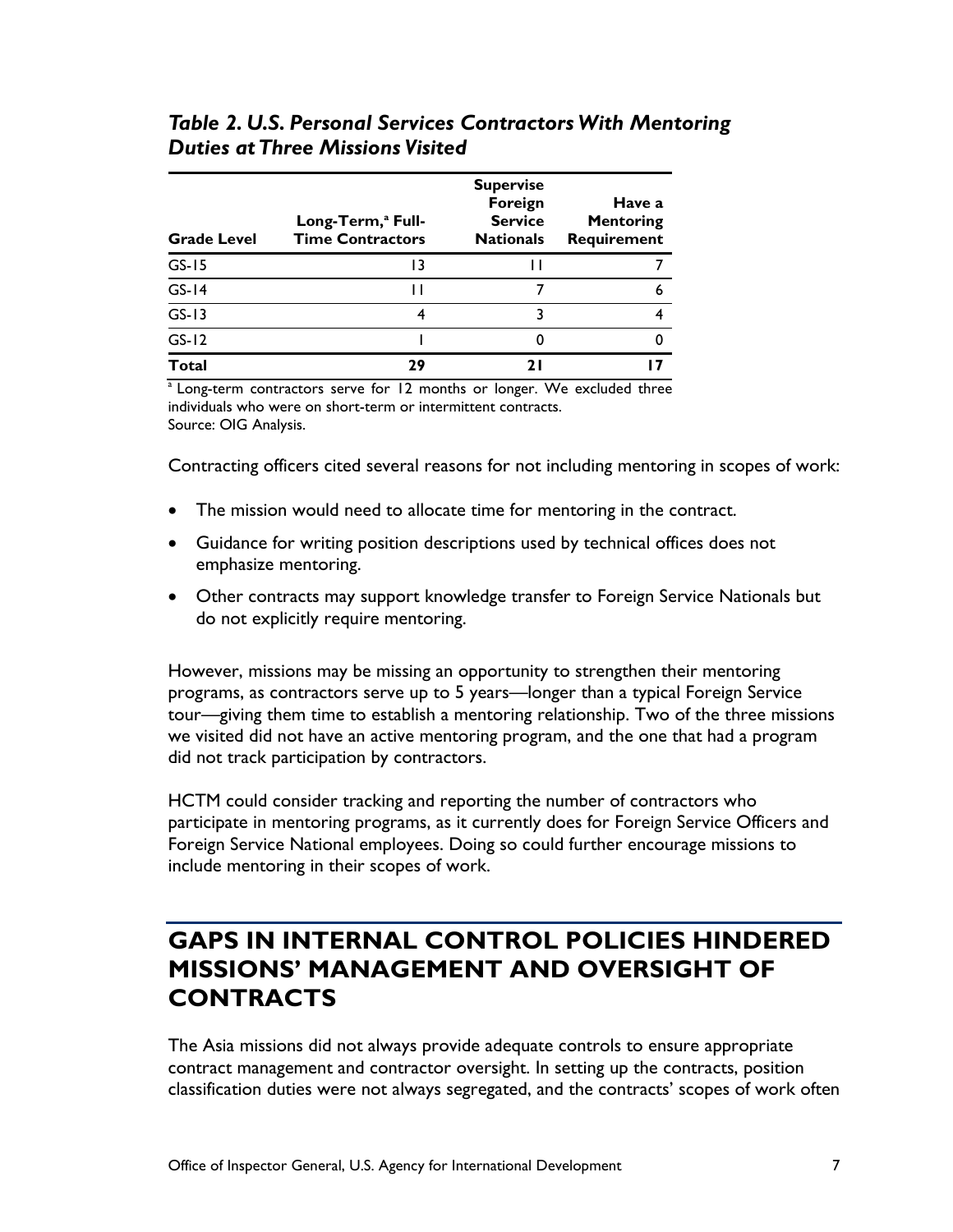included "other duties as assigned"—language that is prohibited for personal services contracts. Moreover, the missions did not regularly evaluate contractor performance. These deficiencies were largely the result of vague acquisition and assistance policies and procedures.

## <span id="page-11-0"></span>**POSITION CLASSIFICATION DUTIES WERE NOT ALWAYS SEGREGATED**

The Government Accountability Office's "Standards for Internal Control in the Federal Government" calls for carrying out control activities to minimize the risk of error or fraud.<sup>[18](#page-11-2)</sup> Segregating duties can be particularly effective in reducing the risk of management override in making contract position classification decisions that favor certain contractors. Further, USAID Acquisition and Assistance Policy Directive 04-13, which authorizes missions to classify U.S. personal services contract positions, requires a technical officer from the requesting office to submit a scope of work and supporting documentation to a contracting officer, who determines if the proposed grade level is appropriate.

However, USAID policy does not require missions to segregate classification duties, and two of the three missions we visited did not use this internal control in some instances. Specifically, USAID/RDMA's executive office and USAID/Philippines' contracting office classified and hired all U.S. personal services contract positions at their respective missions, including contractors in their offices. In 2010 and 2014, USAID/RDMA classified and hired a contractor for the executive office, and in 2014, USAID/Philippines did the same for its contracting office.

While our review of the Asia missions did not uncover any instances of abuse that resulted from not segregating classification duties, the risk of such abuse remains, especially given the missions' hiring flexibility.

## <span id="page-11-1"></span>**CONTRACTS INCLUDED "OTHER DUTIES AS ASSIGNED" IN THE SCOPES OF WORK**

While U.S. personal services contractors have the appearance of direct hires, USAID policy limits the duties these contractors can perform.<sup>[19](#page-11-3)</sup> For example, they cannot directly supervise Foreign Service Officers or obligate funds on behalf of the U.S. Government. Moreover, USAID policy prohibits personal services contracts from containing "other duties as assigned" or similar language that muddies the contractors' scopes of work and their classification.<sup>[20](#page-11-4)</sup>

<span id="page-11-2"></span><sup>&</sup>lt;sup>18</sup> GAO-14-704G, September 2014.<br><sup>19</sup> USAID Acquisition Regulation, appendix D, section 4(b).

<span id="page-11-4"></span><span id="page-11-3"></span> $20$  Acquisition and Assistance Policy Directive 05-02, "Clarification of Policy for Personal Services

Contracts with Anticipated Contract Performance Periods Exceeding Five (5) Years."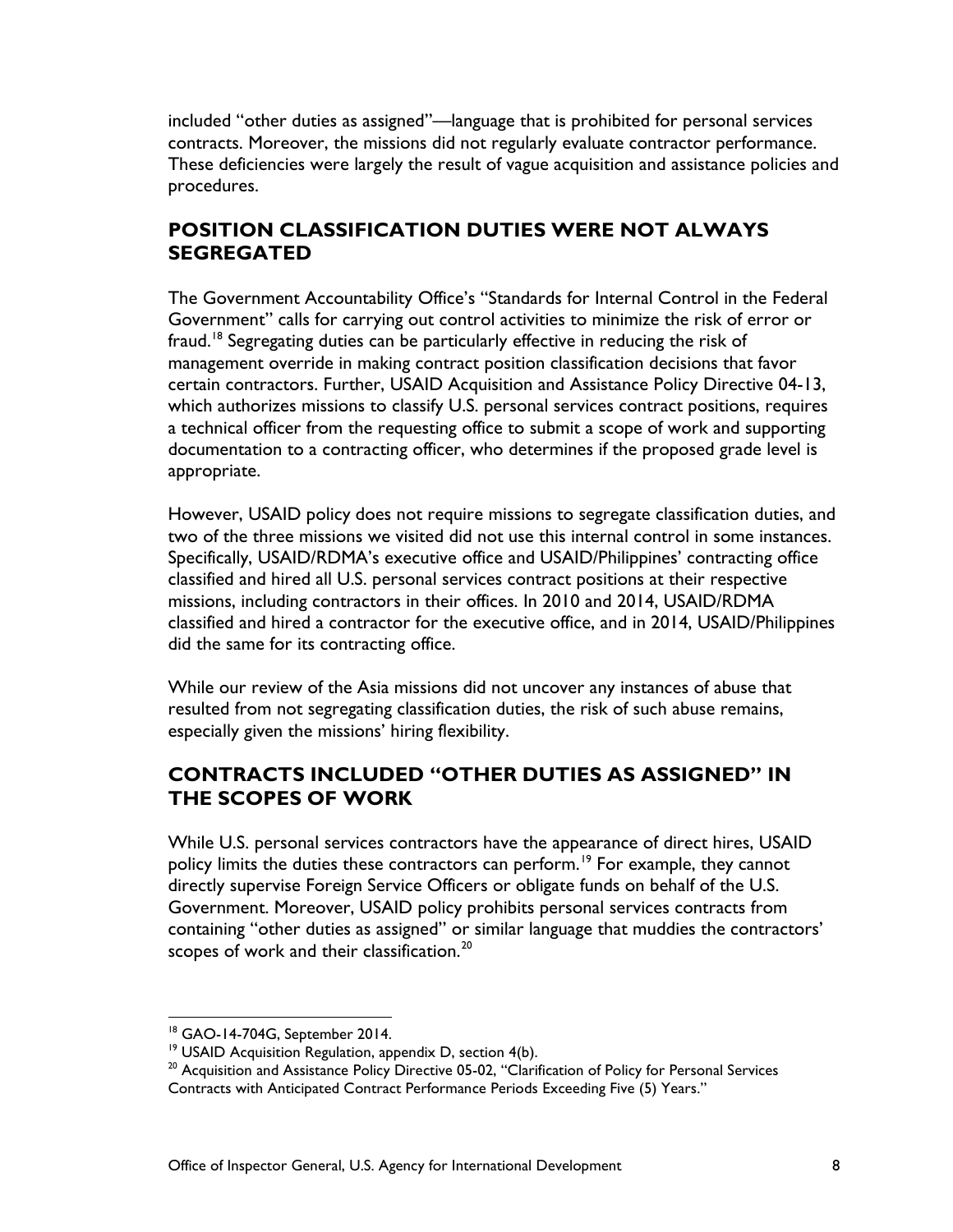However, 52 percent of long-term contracts we examined at the three missions we visited (15 of 29) contained "other duties as assigned" or similar language as a performance requirement. In addition, of the contractors we surveyed from nine missions, 69 percent (22 of 32) stated that their contracts contained such language, and 35 percent (11 of 31) said they have been asked to perform tasks outside their scope of work.<sup>[21](#page-12-0)</sup> For example, one contractor in a mission program office was asked to assume duties that were actually part of the supervisor's scope of work. Another was asked to work on gender activities that were not part of the contract.

This blanket phrase makes it virtually impossible for contracting officers to ensure positions do not violate applicable limitations. As one contractor stated, "My contract includes 'other duties as assigned,' so technically everything is within my scope of work." One contracting officer we spoke with similarly noted that the employer-employee relationship established under a personal services contract gives the mission flexibility in managing contract time.

Two weaknesses in OAA's procedures may have contributed to missions including the phrase in their contracts:

- OAA policies and procedures are not centralized. Rather, they are in multiple documents—including the Acquisition Regulation, the Automated Directives System, and standalone policy directives and bulletins—making it difficult for contracting officers to ensure the scopes of work for U.S. personal services contractor positions do not violate USAID acquisition policy.
- Before June 2015, OAA procurement reviews did not check for the "other duties as assigned" clause.

OAA has begun to address this deficiency. Notably, in June 2016, OAA issued Automated Directives System Chapter 309, "Personal Services Contracts with Individuals," which compiled requirements previously documented in various directives and bulletins. The new policy states, "statutes and regulations regarding [personal services contracts] do not allow for . . . undefined duties."

While the new chapter adds clarity and should help ensure future contracts do not include prohibited language, implementation will be key to its effectiveness. Modifying active contracts that contain the prohibited clause could underscore the importance of the new directive.

<span id="page-12-0"></span><sup>&</sup>lt;sup>21</sup> Thirty-two contractors responded to the survey; however, one respondent did not answer the question related to performance of tasks outside the scope of work.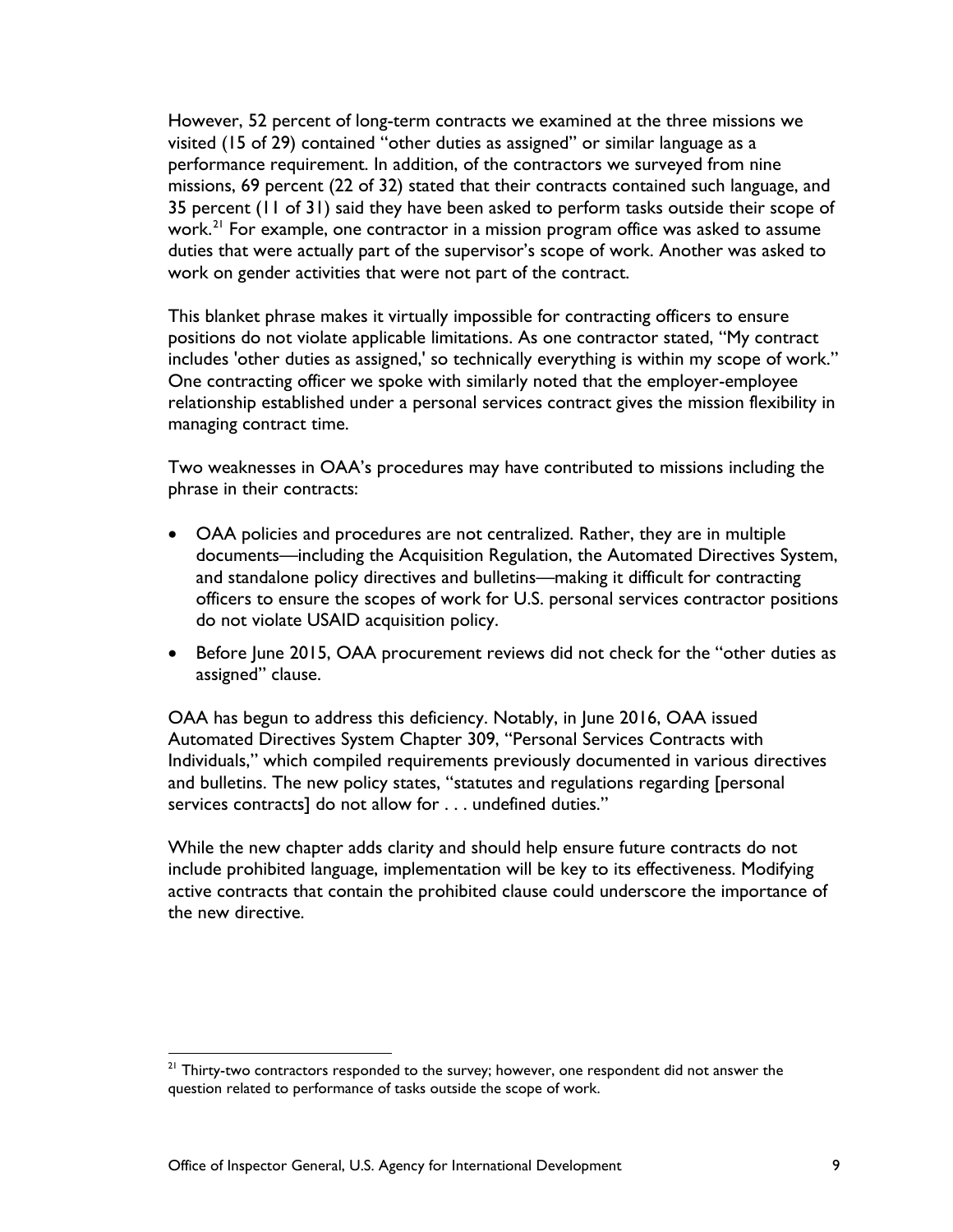#### <span id="page-13-0"></span>**CONTRACTOR PERFORMANCE WAS NOT EVALUATED REGULARLY**

USAID policy for permanent employees states that an employee evaluation program links the mission's strategic objectives with the employee's work, improves performance, and corrects deficiencies.<sup>[22](#page-13-1)</sup> While there is no comparable policy for U.S. personal services contractors, USAID Acquisition Regulation states that salary increases for these contracts should be contingent on annual written evaluations determining satisfactory performance.

However, we found that the three missions we visited did not consistently carry out performance evaluations for their contractors. Instead, most salary increases were based on emails from supervisors to the contracting office confirming satisfactory performance. Our survey indicated that some supervisors did not regularly evaluate their contractors' performance. For example, 60 percent of the contractors who responded to our survey (19 out of 32 respondents) said that they did not always receive annual performance evaluations or did not know if they received annual evaluations (as shown in the figure below).<sup>[23](#page-13-2)</sup>

## *Responses to survey question,"Do you always receive formal annual performance evaluations?"*



Source: OIG analysis.

OAA confirmed that its policy does not specify "written performance evaluation" or require a particular format. Moreover, the policy is limited to contractors who are

<span id="page-13-1"></span><sup>&</sup>lt;sup>22</sup> Automated Directives System, chapter 461, "Employee Evaluation Program, Foreign Service and Senior Foreign Service," 2011.

<span id="page-13-2"></span> $23$  The survey did not ask if the contractor was eligible for salary increases or if evaluations were written or oral.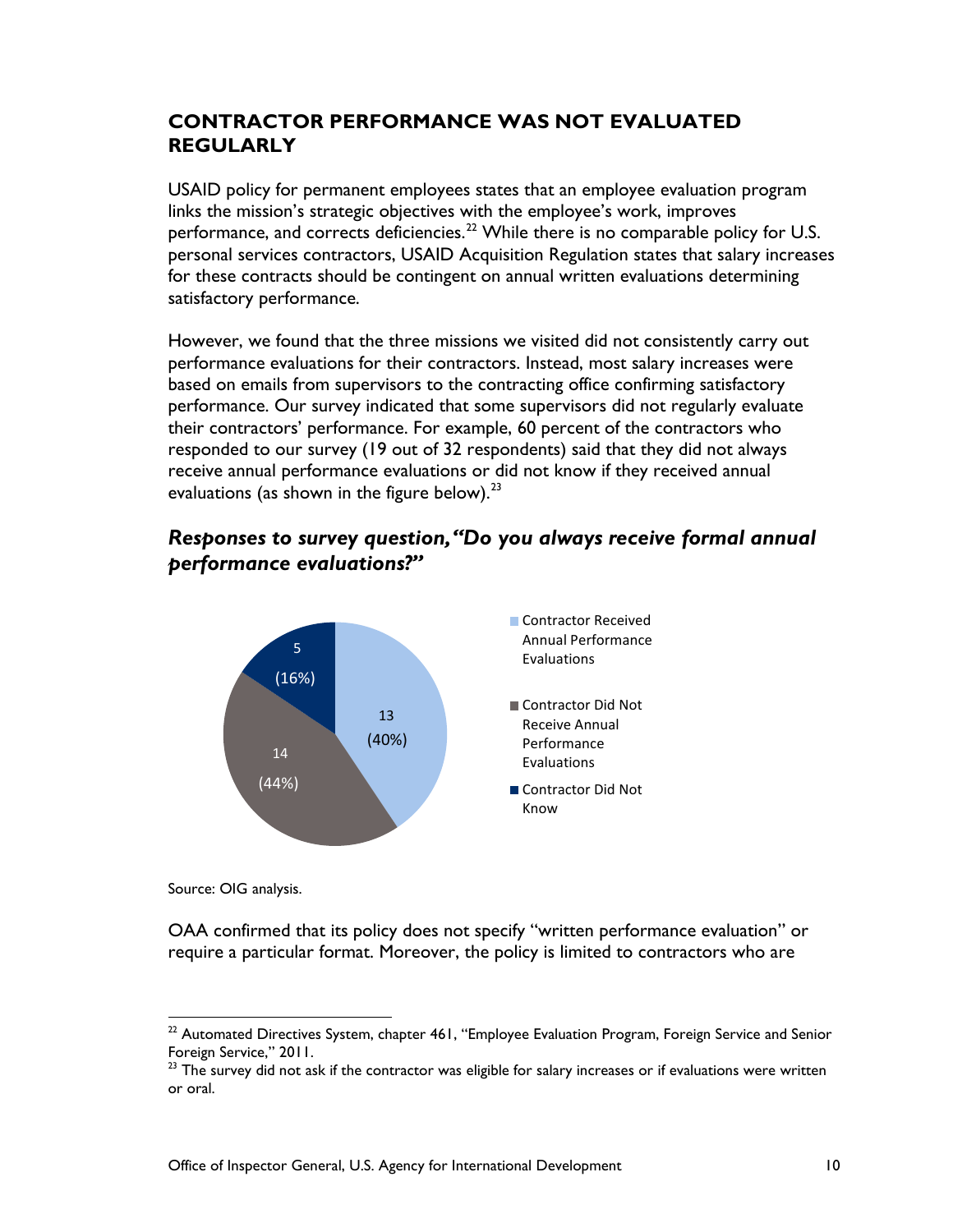eligible for a salary increase. There is no explicit requirement to evaluate contractors already at the top of their pay grade.

Performance management at the Asia missions varied widely. For example, three missions implemented policies for evaluating contractor performance. USAID/RDMA issued an order in September 2014 requiring U.S. personal services contractors to have annual performance evaluations based on a work plan and objectives. The missions in Bangladesh and Indonesia also had mission orders requiring performance evaluations for U.S. personal services contractors, but these applied only to those being considered for contract extensions. Some mission representatives said that formal performance evaluations were necessary for good management. However, one contracting officer stated that performance evaluations for U.S. personal services contractors similar to those of Foreign Service Officers would be too time-consuming and add little value. He added that the performance evaluation system used for institutional contractors and implementing partners would not be appropriate for U.S. personal services contractors.

Without regular, written performance evaluations, it is difficult for missions to monitor and ensure that contractors are performing the work required in their contracts.

# <span id="page-14-0"></span>**CONCLUSION**

U.S. personal services contractors have been a key asset in helping USAID's Asia missions implement their programs—particularly with the number of Foreign Service Officers falling below the Agency's authorized staffing level and the need for specialized expertise to meet developmental objectives or respond to crises. However, the continued use of contractors in roles that the Agency considers critical, coupled with missed opportunities to transfer knowledge, shows that missions are struggling to promote USAID Forward and develop in-house technical expertise in areas such as development and outreach communications. Internal control gaps for managing contracts and overseeing contractors have exacerbated this struggle. Until the Agency addresses these gaps, it will be challenged to optimally manage its human resources.

## <span id="page-14-1"></span>**RECOMMENDATIONS**

To facilitate progress toward USAID Forward objectives, we recommend that the USAID chief human capital officer take the following actions:

- 1. Conduct a needs assessment and, based on the results, implement a plan to staff development outreach and communications specialists in overseas missions.
- 2. Implement a process to track and report the number of U.S. personal services contractors in mentoring programs consistent with reporting for other employment categories.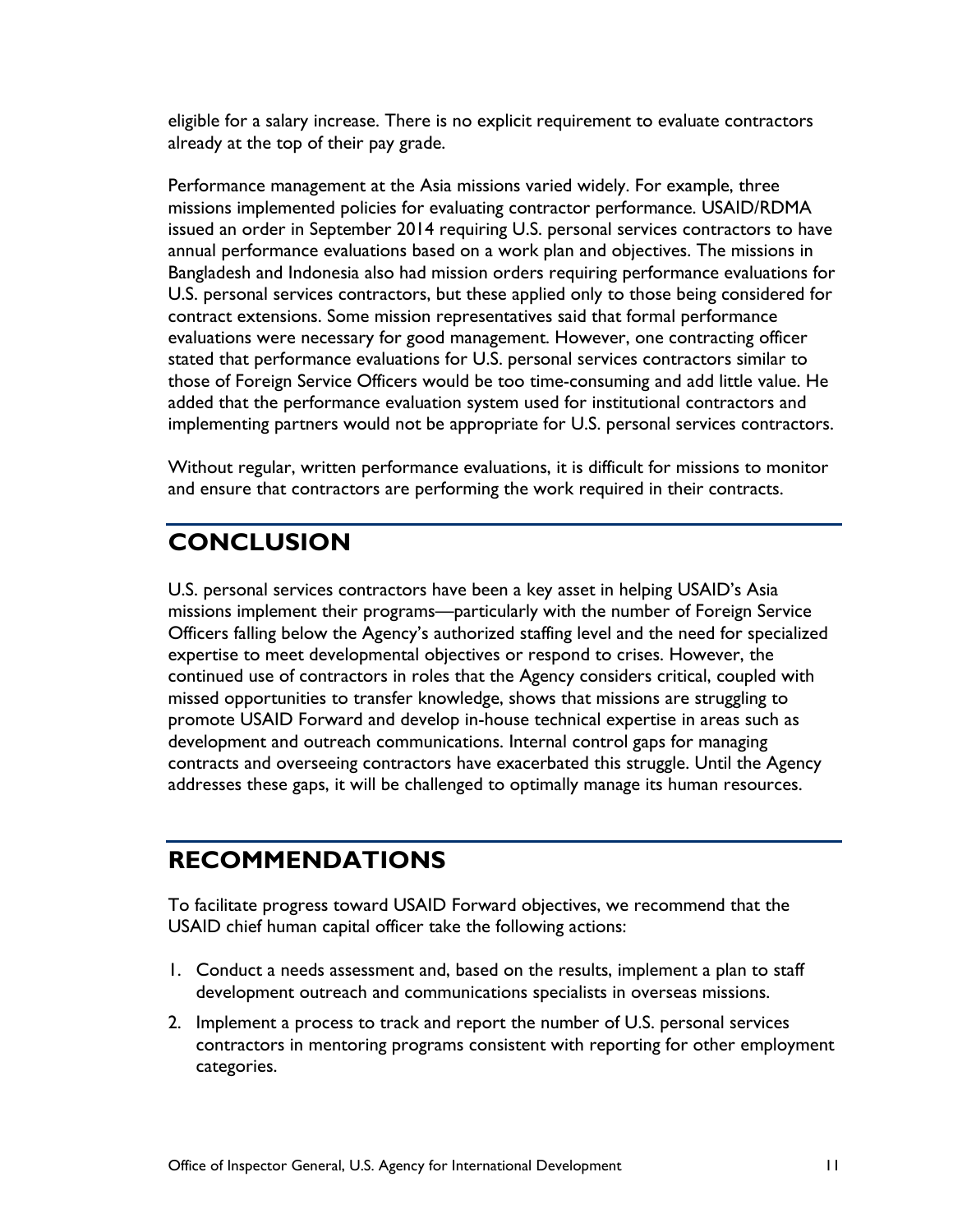To strengthen controls over missions' management of U.S. personal services contracts, we recommend that the director of OAA take the following actions:

- 3. Issue a policy prohibiting the classification of U.S. personal services contract positions by the hiring office.
- 4. Implement a plan to require overseas missions to modify all active U.S. personal services contracts to accurately reflect the work required, to exclude "other duties as assigned" or similar language, and to confirm that missions took the required corrective action.
- 5. Issue new guidance requiring minimum standards for periodic, written performance evaluations for all long-term U.S. personal services contractors.

## <span id="page-15-0"></span>**OIG RESPONSE TO AGENCY COMMENTS**

We provided USAID with our draft report on January 17, 2017, and on March 1, 2017, received its response, which is included as appendix C. The Agency neither agreed nor disagreed with recommendations 1, 3, 4, and 5 and disagreed with recommendation 2; however, it made management decisions on all of them and took final action on recommendations 2 and 4.

While we acknowledge management's decision and final action on recommendation 2, we disagree with USAID's assertion that it is not feasible to implement a centralized tracking and reporting process for contractors participating in mission mentoring programs. USAID tracks and reports participation in mentoring programs by Foreign Service Officers and Foreign Service Nationals; thus, a system already exists for some level of tracking and reporting. Further, participation in mentoring programs is an indicator for the USAID Forward objective "deliver results on a meaningful scale through a strengthened USAID," emphasizing the importance of these efforts.

Similarly, we acknowledge management decision and final action on recommendation 4, as well as actions taken by the Agency, including issuing Automated Directives System Chapter 309 and checking for prohibited clauses during procurement reviews. However, we disagree with the assertion that requiring all missions to remove prohibited clauses from active contracts would be overly burdensome. U.S. personal services contracts are typically modified periodically, either to extend the contract or add incremental funding. These modifications offer an opportunity to correct multiyear contracts without significant additional work by missions.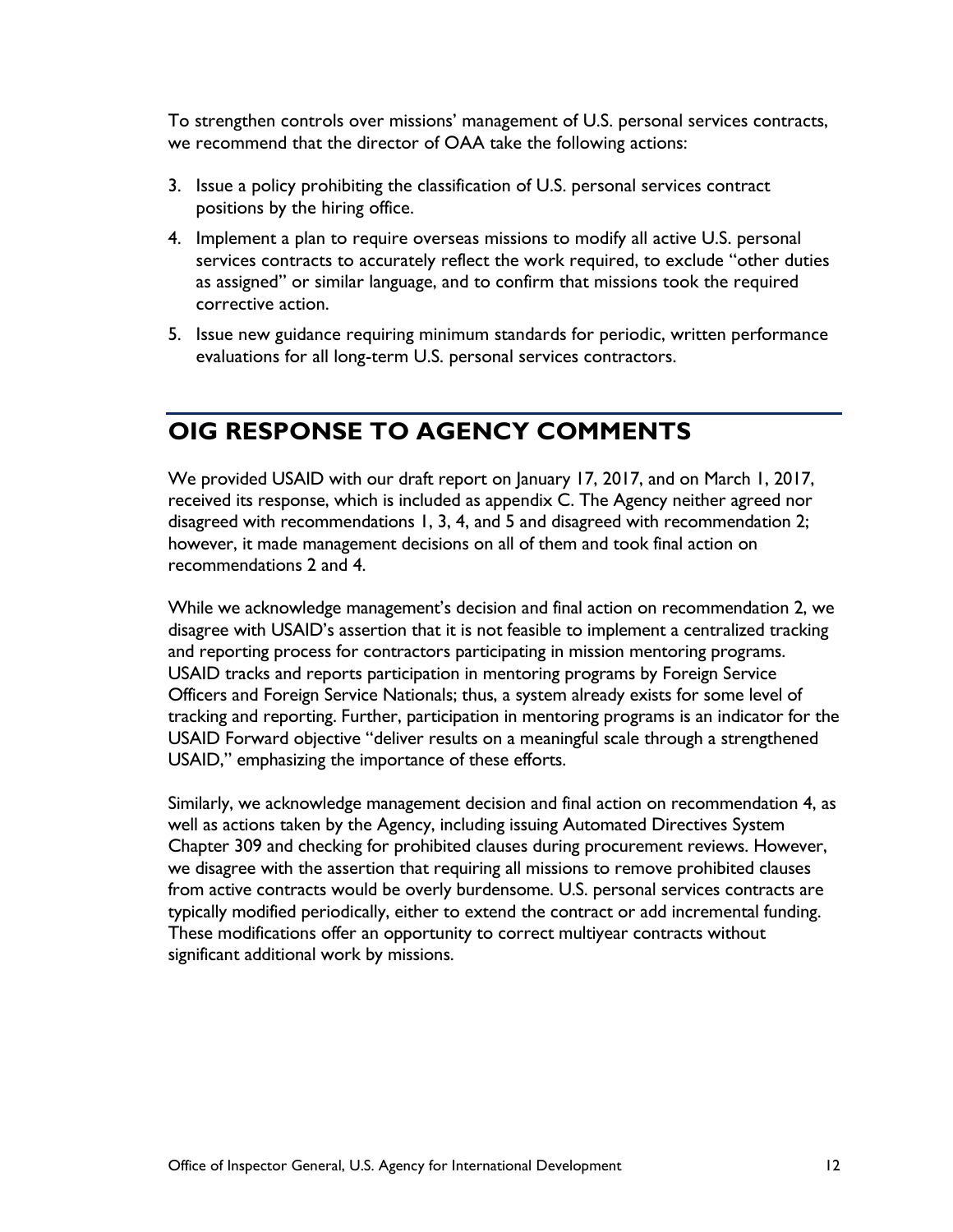# <span id="page-16-0"></span>**APPENDIX A. SCOPE AND METHODOLOGY**

We conducted this review following internally established OIG policies that govern the planning, conducting, and reporting of this work product. Those policies require that the review team be competent, be independent, conduct its work using reasonable care, and follow established quality control procedures. Those policies also require that we obtain sufficient, appropriate evidence to provide a reasonable basis for our findings and conclusions in accordance with our review objective. We believe that the evidence obtained provides that reasonable basis.

The purpose of the review was to determine if USAID missions procured and used U.S. personal services contracts according to policy and procedures.[24](#page-16-1) The review included all 13 missions under USAID's Asia Bureau: Bangladesh, Burma, Cambodia, Central Asia, India, Indonesia, Kyrgyz Republic, Nepal, Philippines, RDMA, Sri Lanka, Timor-Leste, and Vietnam. These 13 missions had 75 U.S. personal services contractors as of September 2015, about 19 percent of U.S. personal services contractors at all overseas missions. U.S. personal services contractors made up about 6.5 percent of the staff in Asia missions.

We judgmentally selected three missions for visits, interviews, and document review: USAID/Philippines, USAID/RDMA, and USAID/Vietnam. In addition, we surveyed contractors and officials at nine other Asia missions with active U.S. personal services contractors.

We analyzed data from 2011 to 2015. USAID Forward was initiated in 2010. We conducted review fieldwork from July 27, 2015, through January 17, 2017.

We excluded the review of personal services contracts awarded by the Office of Foreign Disaster Assistance for positions in Thailand because the office managed its procurement process in Washington, DC.

To answer the review objective, we studied policies developed by OAA that applied to personal services contracts. We also studied Agency notices issued by HCTM, which affected when and for how long missions could hire U.S. personal services contractors. We also visited and surveyed missions in the Asia region to assess how well they followed the policies.

To gain an understanding of the bases for Agency policies, we reviewed Title 48 of the Code of Federal Regulations, chapter 7, "USAID Direct Contracts for Personal Services"; the Federal Acquisition Regulation, subpart 37.1, "Service Contracts-General"; USAID's Acquisition Regulation, appendix D; policy directives and contract

<span id="page-16-1"></span><sup>&</sup>lt;sup>24</sup> This review focused exclusively on U.S. personal services contracts. Other contract types, such as institutional contracts and personal services contracts with third-country nationals and host-country nationals, were not included in the scope of this review.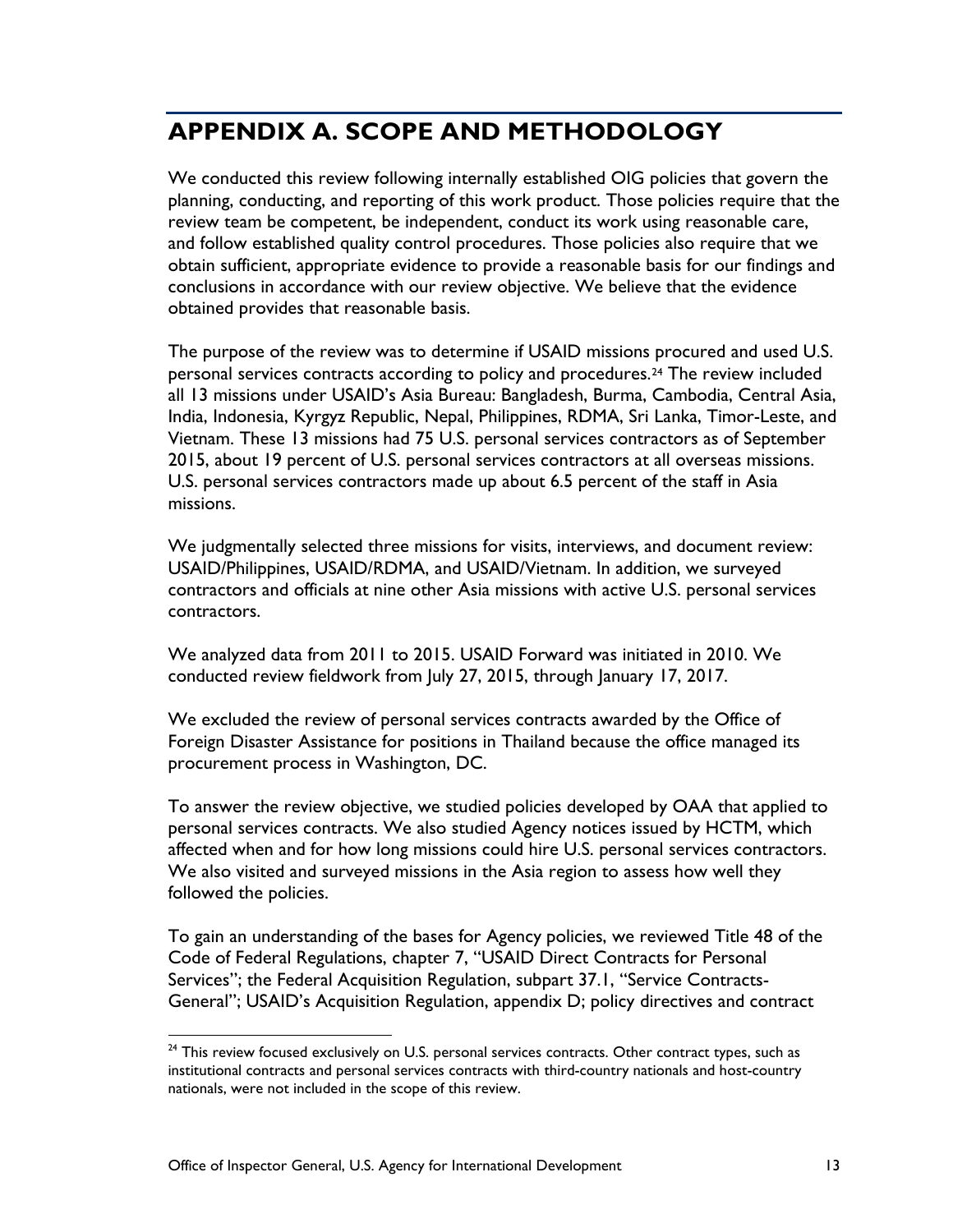information bulletins; and other guidance issued by OAA. We also examined Agency notices issued by HCTM pertaining to justification of U.S. personal services contractor positions.

We interviewed representatives from OAA and HCTM and obtained additional information by email. We gathered data on U.S. personal services contracts from all Asia Bureau missions, then selected three to visit: USAID/RDMA in Thailand, USAID/Philippines, and USAID/Vietnam. The three missions had 32 active contracts as of July 2015 (table 3), which was about 40 percent of the total for the region based on data provided by the missions. (The number of contractors varied throughout the review, as contracts started and ended at different times and varied in length.) We judgmentally selected the missions visited based on the number and the types of U.S. personal services contracts. USAID/RDMA had the most contractors of any mission in the Asia region, with 16. USAID/Philippines had eight, including two short-term contractors and an intermittent contractor. Both missions also employed contractors to represent USAID in nonpresence countries. [25](#page-17-0) USAID/Vietnam also had eight contractors, of which half were senior health advisers.

| Table 3. U.S. Personal Services Contractor Functions at the Three |  |
|-------------------------------------------------------------------|--|
| <b>Missions Visited</b>                                           |  |

| <b>Contractor Function</b>                         | Total |
|----------------------------------------------------|-------|
| Health adviser                                     | 8     |
| Development outreach and communications specialist |       |
| <b>Environment adviser</b>                         |       |
| Executive officer                                  |       |
| Science and technology adviser                     |       |
| Non-presence country office representative         |       |
| Economic growth/private sector adviser             |       |
| Financial adviser                                  |       |
| Gender adviser                                     |       |
| Monitoring and evaluation specialist               |       |
| Procurement specialist                             |       |
| Other                                              |       |
| Total                                              |       |

At each mission visited, we interviewed contractors, directors of hiring offices, officials from contracting and executive offices, and mission directors or deputy mission directors. We also examined procurement records and mission orders.

<span id="page-17-0"></span><sup>&</sup>lt;sup>25</sup> A nonpresence country is one where USAID does not have a Mission or Representative Office.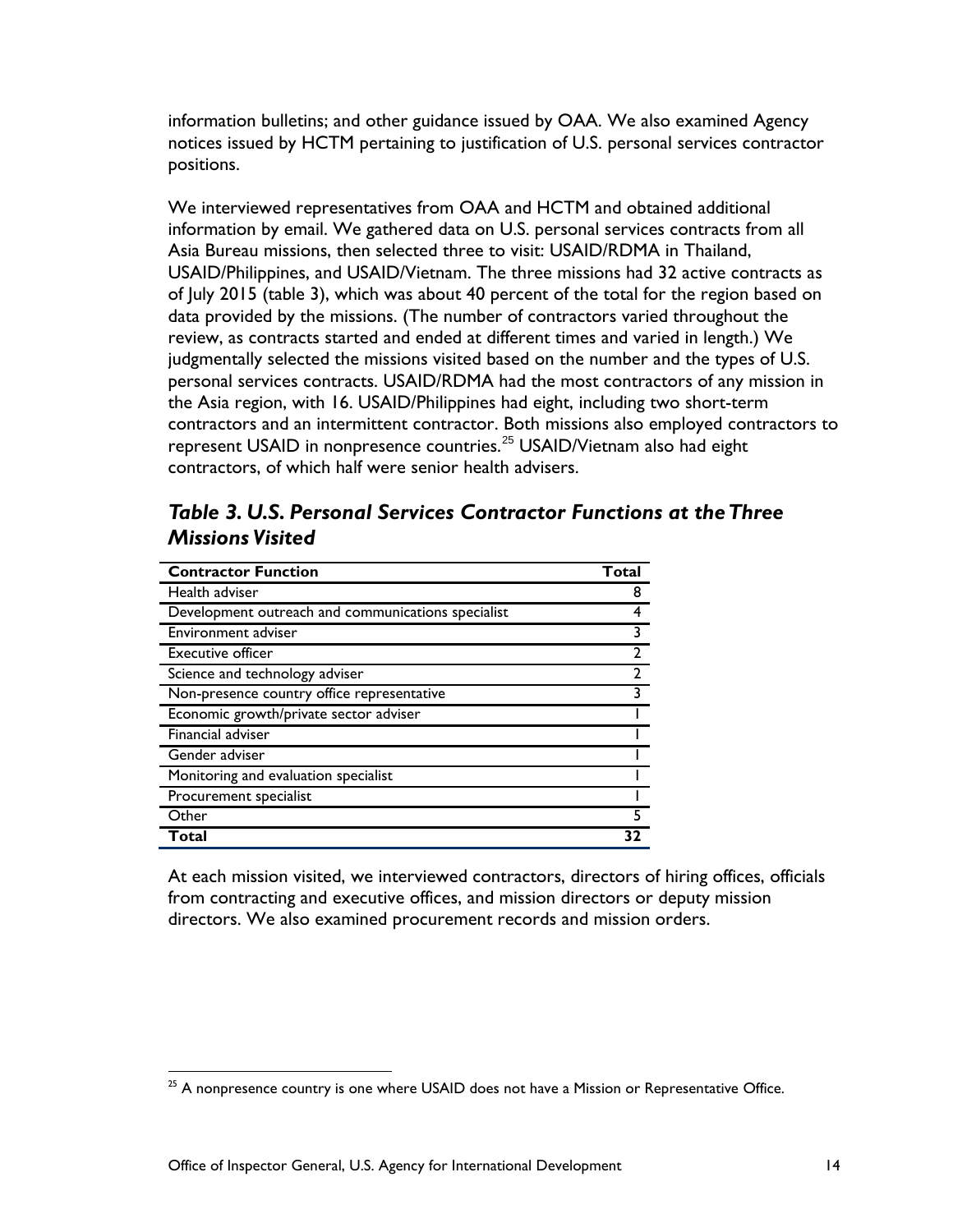At nine other missions in the region with active U.S. personal services contractors, we conducted two surveys: one of contractors and one of their supervisors or hiring officials. [26](#page-18-0)

- The survey of contractors had a response rate of 68 percent across the nine missions (32 of 47 contractors). The universe for the survey was all active U.S. personal services contractors at missions in Asia, except for the three missions we visited.
- The survey of supervisors and hiring officials had a response rate of 59 percent across the nine missions (19 of 32 supervising or hiring officers).<sup>[27](#page-18-1)</sup> The universe was hiring officials, direct supervisors, or office directors of active contractors surveyed.

Survey questions are in appendix B.

We did not rely extensively on or verify the reliability of computer-based data from the Agency to answer the review objective. The data we obtained from missions and Agency offices provide context for the review findings.

<span id="page-18-0"></span><sup>&</sup>lt;sup>26</sup> The nine Asia missions surveyed were Bangladesh, Burma, Cambodia, Central Asia, India, Indonesia, Kyrgyz Republic, Nepal, and Timor-Leste. USAID/Sri Lanka did not have any U.S. personal services contractors at the time of fieldwork.

<span id="page-18-1"></span> $27$  Some officials supervised or hired more than one contractor in our sample.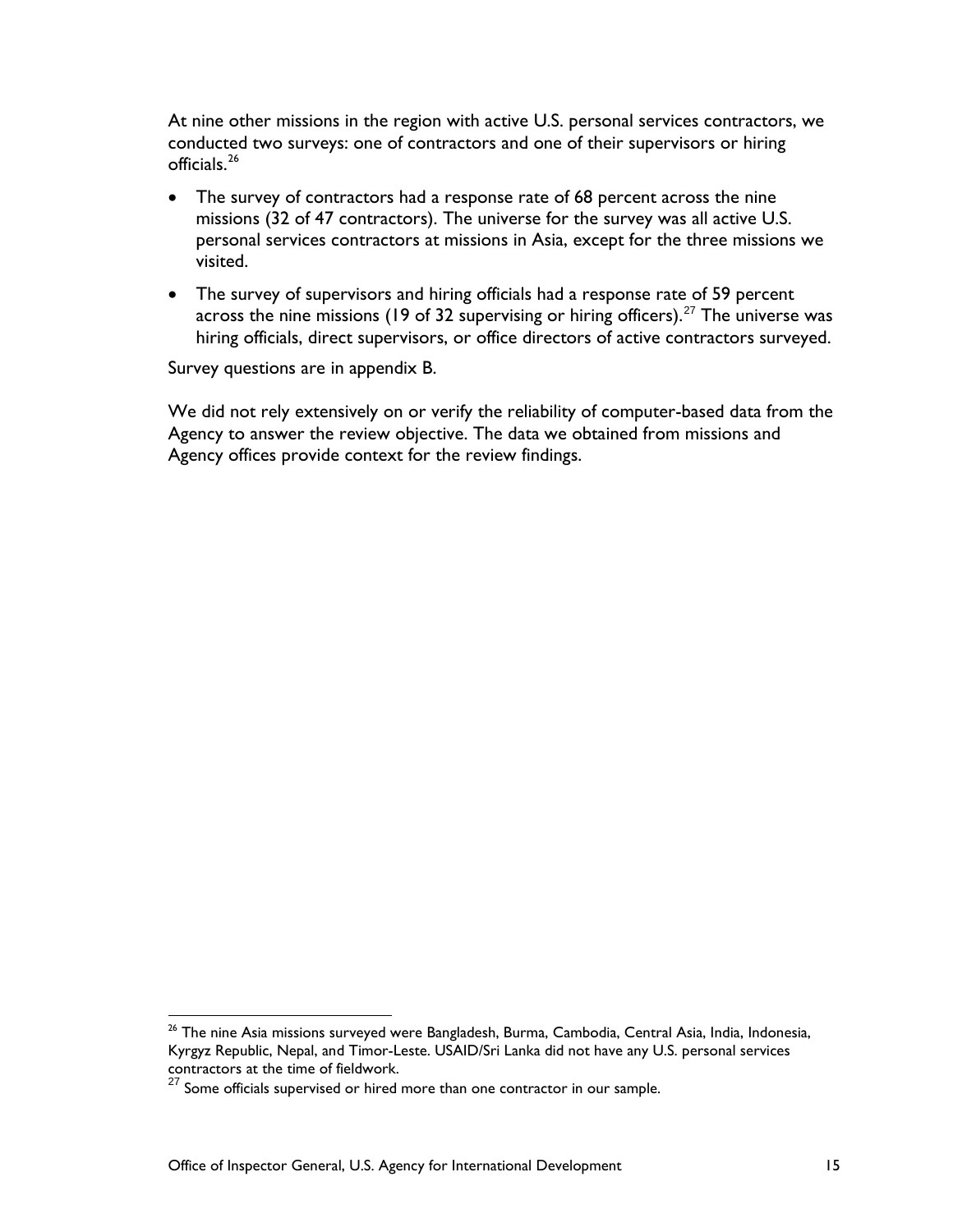## <span id="page-19-0"></span>**APPENDIX B. SURVEY QUESTIONNAIRES**

For a more comprehensive review of USAID's use of U.S. personal services contracts in Asia, Regional Inspector General/Manila conducted surveys of two groups: contractors and their supervisors or hiring officials at nine missions. The questions for each survey follow.

#### **U.S. Personal Services Contractors**

- 1. Please list the name, title, and office of your current direct supervisor.
- 2. Approximately, when did your first personal services contract with USAID start?
- 3. How many different personal services contracts have you had with USAID?
- 4. Please indicate your level of agreement with the following statements.
	- a. At this time, there are Foreign Service Officers in USAID who are qualified to perform my function.
		- 1) Strongly agree
		- 2) Agree
		- 3) Neither agree or disagree
		- 4) Disagree
		- 5) Strongly disagree
	- b. I am familiar with the regulatory limitations on [U.S. personal services contractors].
		- 1) Strongly agree
		- 2) Agree
		- 3) Neither agree or disagree
		- 4) Disagree
		- 5) Strongly disagree
	- c. I prefer to work at USAID as contractor rather than a direct-hire employee.
		- 1) Strongly agree
		- 2) Agree
		- 3) Neither agree or disagree
		- 4) Disagree
		- 5) Strongly disagree
	- d. Please briefly explain why you prefer to work as a contractor or direct-hire employee.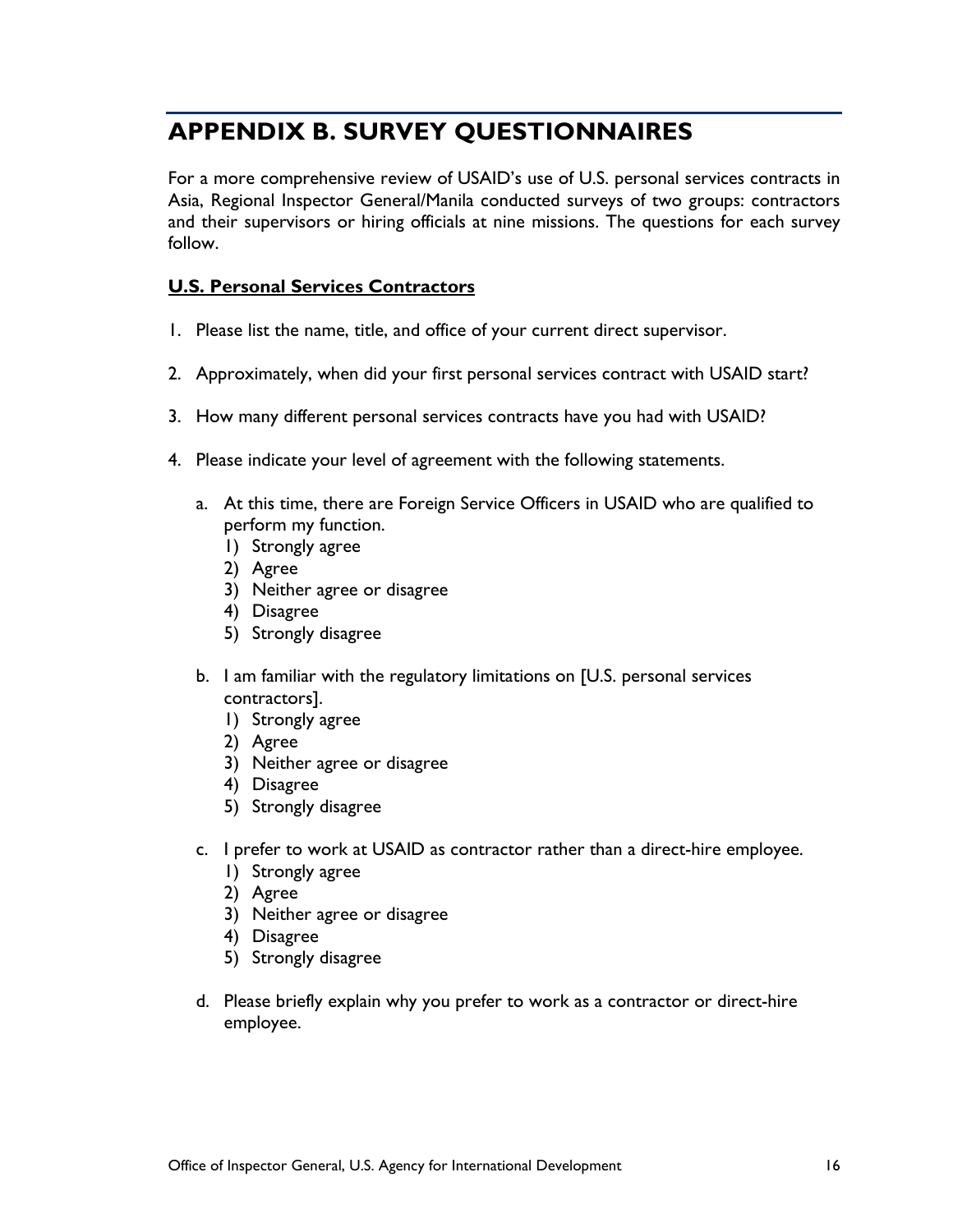- 5. Please choose a response to the following statements.
	- a. At this time, does the mission have a plan and timeframe for converting your position to a direct-hire position?
		- 1) Yes
		- 2) No
		- 3) I don't know
	- b. Is knowledge transfer a formal requirement of your contract?
		- 1) Yes
		- 2) No
		- 3) I don't know
	- c) Does USAID have a backstop for your position? (A backstop is a numeric code used to identify the skill category of a particular position.)
		- 1) Yes
		- 2) No
		- 3) I don't know
	- d) If USAID has a backstop for your position, what is it?
- 6. Please choose a response to the following statements.
	- a. Are regulatory limitations on [U.S. personal services contractors] listed in your contract?
		- 1) Yes
		- 2) No
		- 3) I don't know
	- b. Does your job directly relate to the obligating or subobligating of funds?
		- 1) Yes
		- 2) No
		- 3) I don't know
	- c. Does your job directly relate to drafting communications that reflect a policy, planning, or budget decision of USAID?
		- 1) Yes
		- 2) No
		- 3) I don't know
	- d. Does your job directly involve making hiring decisions?
		- 1) Yes
		- 2) No
		- 3) I don't know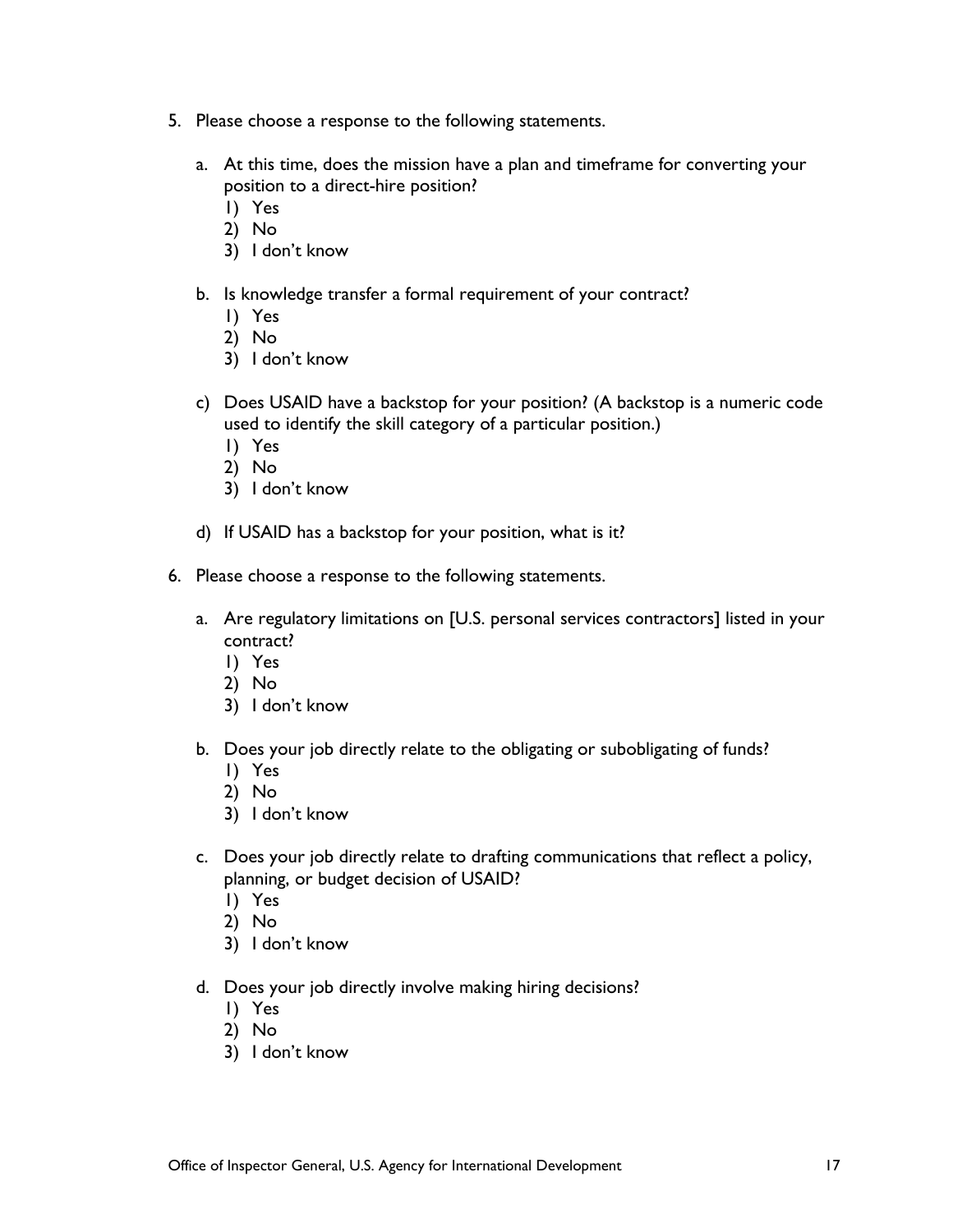- 7. Does your job have formal supervisory duties?
	- a. Yes
	- b. No
	- c. I don't know
- 8. Do you supervise any U.S. direct-hire employees?
	- a. Yes
	- b. No
	- c. I don't know
- 9. How many times has your contract been extended?
- 10. Please choose a response to the following statements.
	- a. Does your contract include "other duties as assigned" or something similar?
		- 1) Yes
		- 2) No
		- 3) I don't know
	- b. Do you always receive formal annual performance evaluations?
		- 1) Yes
		- 2) No
		- 3) I don't know
	- c. Have you been asked to perform tasks that were beyond your [scope of work]? 1) Yes
		- 2) No
		- 3) I don't know
	- d. What duties have you been asked to perform that were beyond your [scope of work]?
- 11. Please provide any additional comments you have on earlier survey questions or suggestions for improving the procurement and management of [U.S. personal services contracts].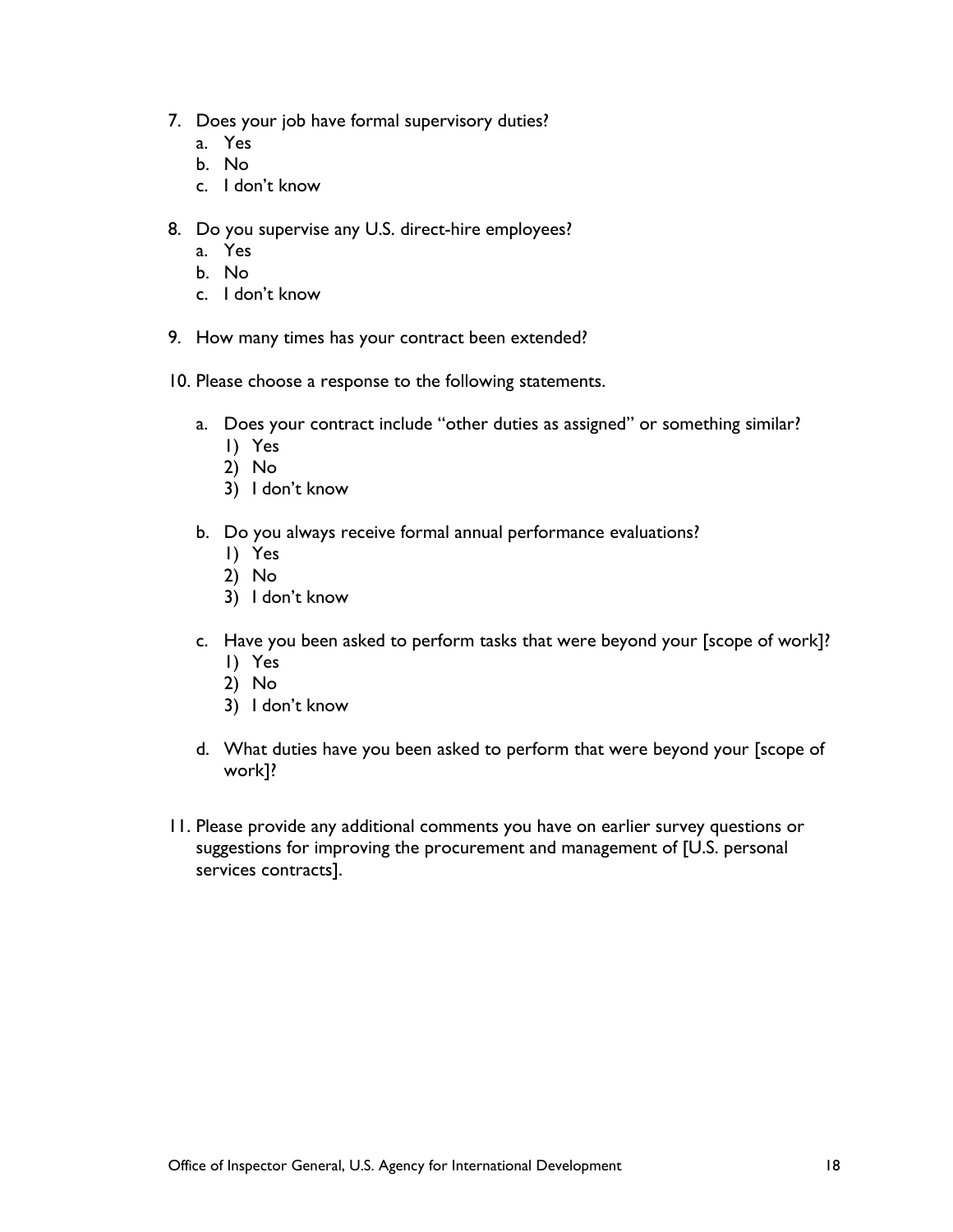#### **Hiring officials / supervisors**

- 1. We need your feedback regarding each U.S. personal services contractor you currently supervise. Please type the name of the [U.S. personal services contractor] to which the following questions refer.
- 2. Please specify your relationship with the subject [U.S. personal services contractor]. (Check all that apply)
	- a. I am the original hiring official.
	- b. I am the direct supervisor.
	- c. I am the director of the hiring office.

None of the above or Other (Please explain.)

- 3. Please choose a response to the following statements.
	- a. Did you prepare any justifications for the [contract] extension(s)?
		- 1) Yes
		- 2) No
		- 3) I don't know
	- b. Was the position put on the bid list before the decision to solicit a [U.S. personal services contract]?
		- 1) Yes
		- 2) No
		- 3) I don't know

Briefly describe the market research that was carried out to justify the award/extension.

- 4. To what extent do you agree that the Agency has qualified U.S. direct-hire employees that can fill this [U.S. personal services contractor's] position at this time?
	- a. Strongly agree
	- b. Agree
	- c. Neither agree or disagree
	- d. Disagree
	- e. Strongly disagree
- 5. Please rate the relevance of each of the following statements to the justification for the [U.S. personal services contract] position.
	- a. U.S. direct-hire position was put on bid list and did not receive any qualified bidders.
		- 1) Very relevant
		- 2) Relevant
		- 3) Neither Relevant Nor Irrelevant
		- 4) Irrelevant
		- 5) Very irrelevant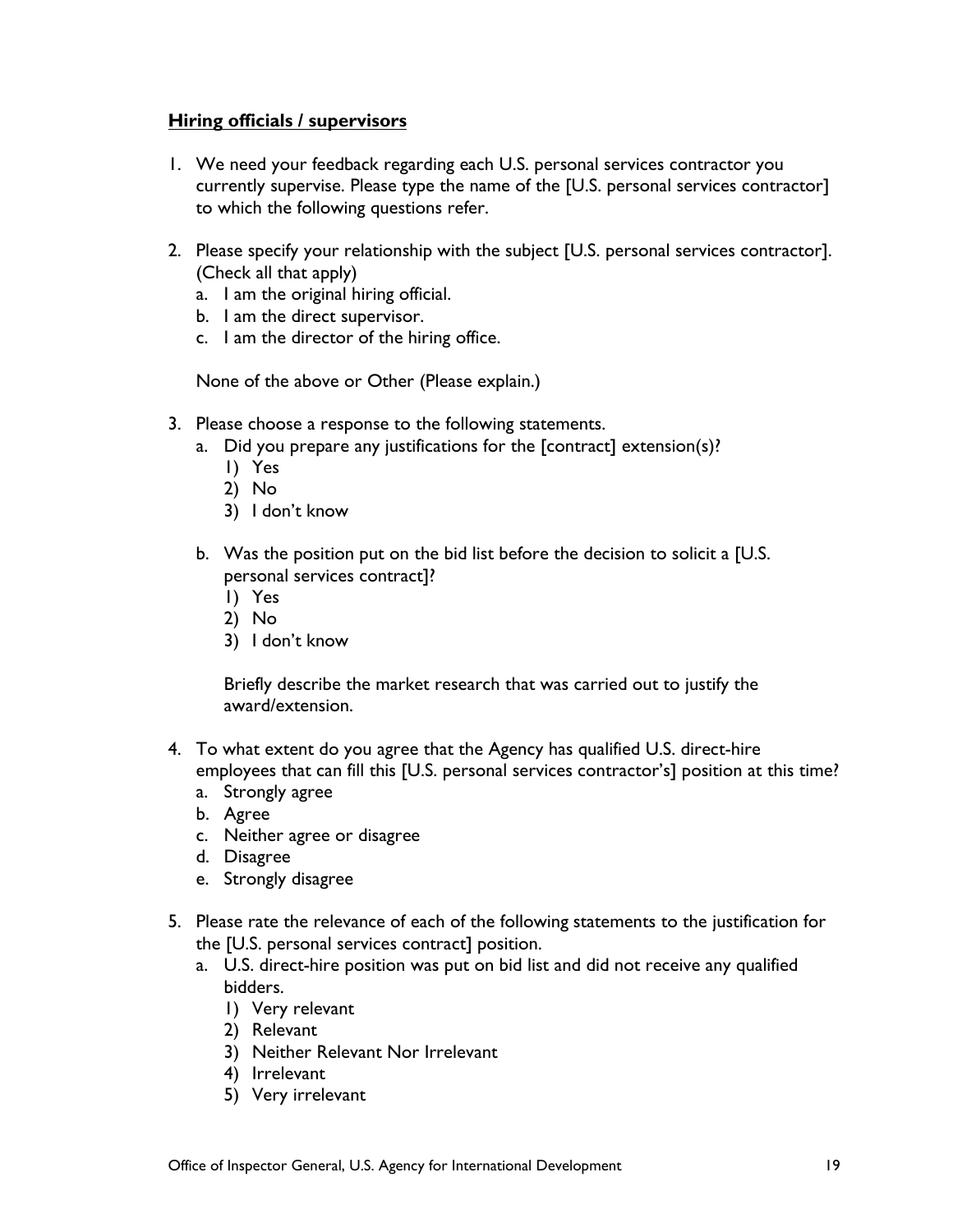- b. U.S. direct-hire position was not put on the bid list because it has no applicable backstop.
	- 1) Very relevant
	- 2) Relevant
	- 3) Neither Relevant Nor Irrelevant
	- 4) Irrelevant
	- 5) Very irrelevant
- c. Position needed to be filled right away before the normal Foreign Service Officer bidding cycle.
	- 1) Very relevant
	- 2) Relevant
	- 3) Neither Relevant Nor Irrelevant
	- 4) Irrelevant
	- 5) Very irrelevant
- d. Position was short-term or shorter than a Foreign Service Officer tour.
	- 1) Very relevant
	- 2) Relevant
	- 3) Neither Relevant Nor Irrelevant
	- 4) Irrelevant
	- 5) Very irrelevant
- e. Position required very specialized experience or expertise not available in the Agency.
	- 1) Very relevant
	- 2) Relevant
	- 3) Neither Relevant Nor Irrelevant
	- 4) Irrelevant
	- 5) Very irrelevant
- f. The mission had reached its U.S. direct-hire ceiling.
	- 1) Very relevant
	- 2) Relevant
	- 3) Neither Relevant Nor Irrelevant
	- 4) Irrelevant
	- 5) Very irrelevant

Other. Please specify.

- 6. Please choose a response to the following statements.
	- a. Does the mission have a plan or timeframe to convert the [U.S. personal services contract] position to a [U.S. direct-hire position]?
		- 1) Yes
		- 2) No
		- 3) I don't know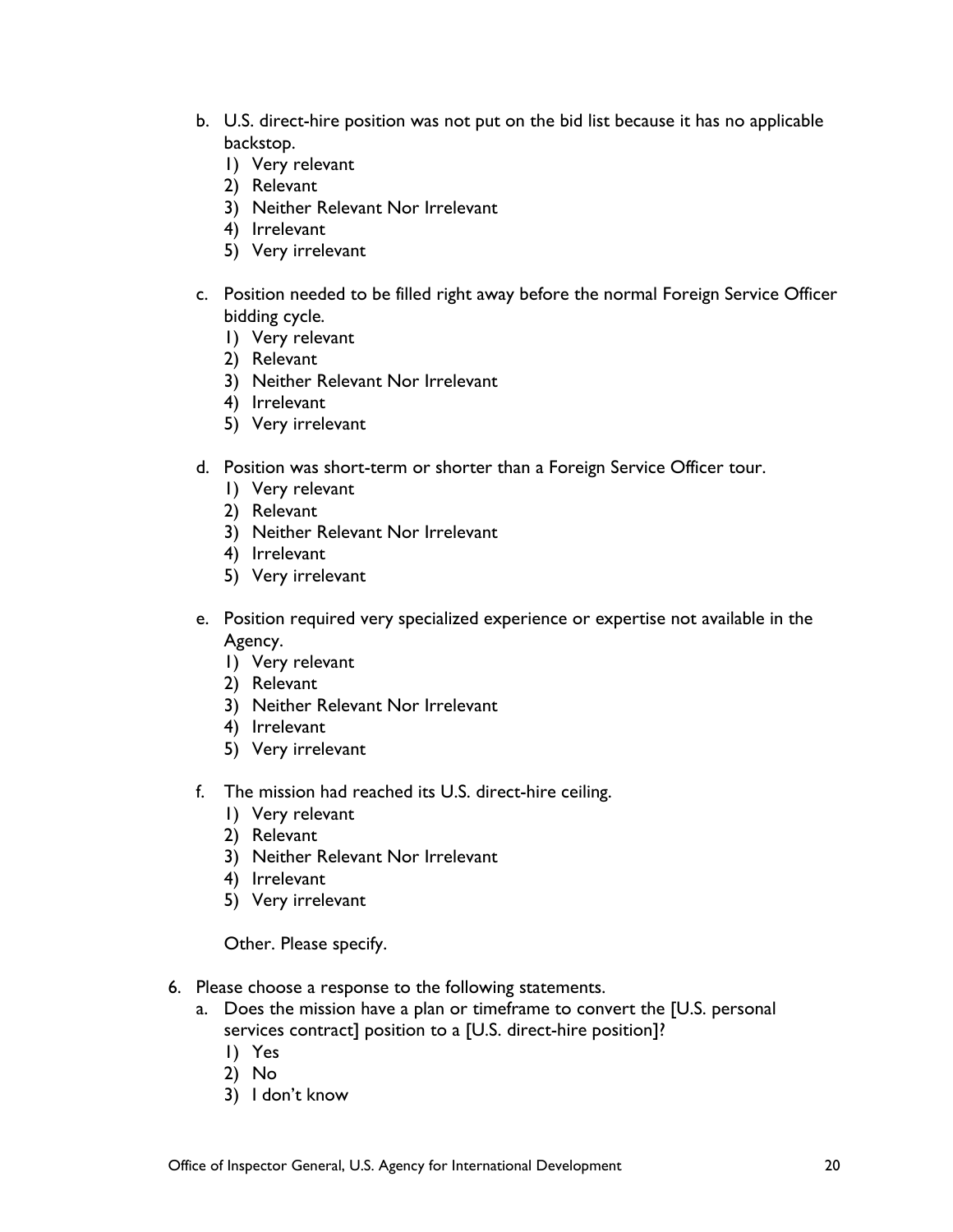- b. Are regulatory limitations on s [U.S. personal services contractors] included in the [contract]?
	- 1) Yes
	- 2) No
	- 3) I don't know
- c. Does the [U.S. personal services contract] include "other duties as assigned" or something similar in the scope of work?
	- 1) Yes
	- 2) No
	- 3) I don't know
- d. Does USAID have a backstop for the position? (A backstop is a numeric code used to identify the skill category of a particular position.)
	- 1) Yes
	- 2) No
	- 3) I don't know

If yes, please specify.

- 7. Was a notwithstanding authority used to award the [U.S. personal services contract]?
	- a. Yes
	- b. No
	- c. I don't know

If yes, which one?

- 8. Was the [U.S. personal services contract] sole-sourced or awarded with less than full and open competition?
	- a. Yes
	- b. No
	- c. I don't know

If yes, please explain the justification.

- 9. Do you supervise other [U.S. personal services contractors]?
	- a. Yes
	- b. No
- 10. Please provide any additional comment on earlier survey questions or suggestions for improving the procurement and management of [U.S. personal services contracts].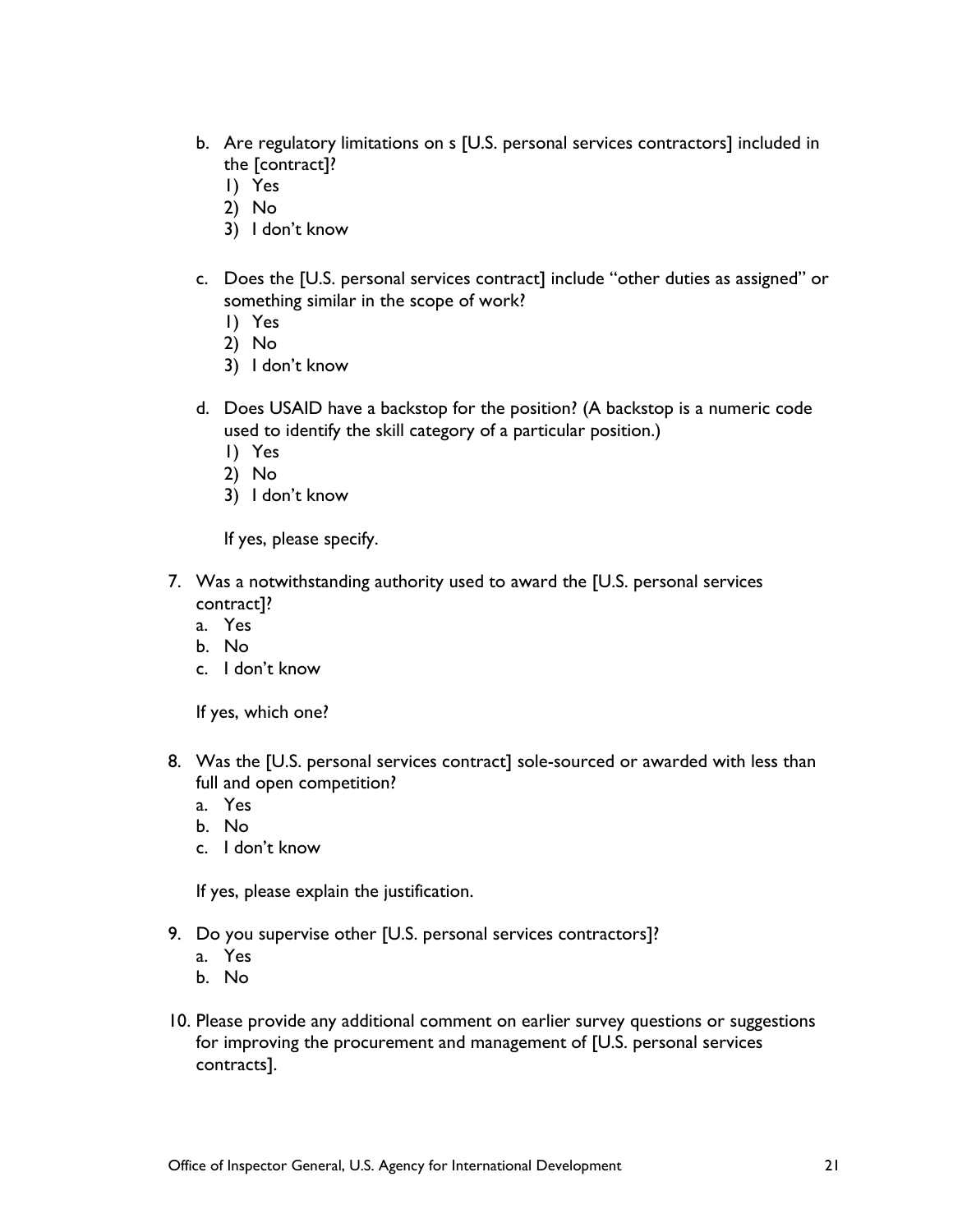## <span id="page-25-0"></span>**APPENDIX C. AGENCY COMMENTS**



#### **MEMORANDUM**

| TO:             | Matthew Rathgeber, Regional Inspector General/Manila,                                                                                        |
|-----------------|----------------------------------------------------------------------------------------------------------------------------------------------|
| <b>FROM:</b>    | Angelique M. Crumbly, Acting Assistant Administrator for the<br><b>Bureau for Management</b>                                                 |
| <b>SUBJECT:</b> | Management Response to Draft Report – Internal Control Gaps Hinder<br>Oversight of U.S. Personal Services Contracts in Asia (5-000-17-00X-S) |

Thank you for your subject draft report. The following are USAID management's comments regarding the proposed review issues:

Recommendation 1: We recommend that the USAID Chief Human Capital Officer conduct a needs assessment and, based on the results of the assessment, implement a plan to staff development outreach communication specialists in overseas missions.

Management Comments: USAID's Office of Human Capital and Talent Management (HCTM) will conduct a needs assessment of U.S. personal services contracts as part of the process to revise the Consolidated Workforce Planning Model under the HR Transformation project starting in Fiscal Year 2017. The process will establish a consistent methodology for determining technical, staffing and other requirements for personal services contractors as well as for all other hiring mechanisms in overseas Missions and Washington.

Target Completion Date: December 31, 2018

Recommendation 2: We recommend that the USAID Chief Human Capital Officer implement a process to track and report the number of U.S. personal services contractors in mentoring programs consistent with reporting for other employment categories.

Management Comments: USAID does not concur with this recommendation. Mentoring is not a standard requirement or function for U.S. personal services contractors (USPSCs); it is dependent on the scope of work and the Mission at which a USPSC is employed. Therefore, we do not believe that it is feasible for the Agency to implement a centralized tracking and reporting process. USAID has a large number of mentoring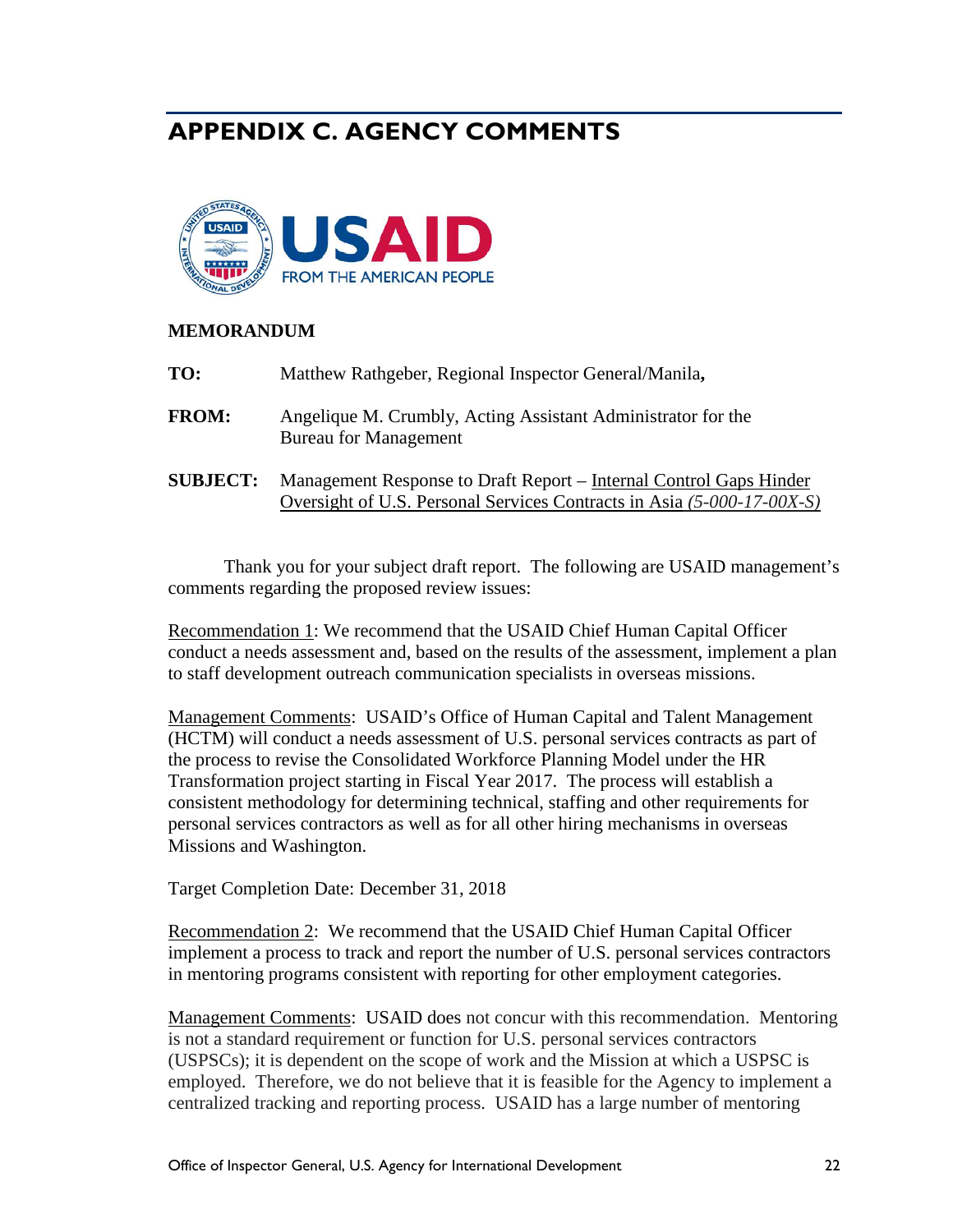programs and USPSCs can participate in most of them as a mentor or a mentee. Instead of being centralized, USAID mentoring programs are implemented around the world in the various missions and in USAID Washington (USAID/W). Because Missions, and Bureaus and Independent Offices in USAID/W, have the best connection with their mentors and mentees and ability to identify the needs of their staff, they design and implement mentoring programs that best fit their particular needs. For example, the Global Health Bureau and the Regional Development Mission Asia (RDMA) have mentoring programs that USPSCs can participate in. Because U.S. personal services contracts are executed in USAID/W and at overseas Missions worldwide, there is no central mechanism to determine if/when contracts contain mentoring requirements. As such, there is no efficient way to track and report the number of USPSCs who participate in mentoring programs. Therefore, HCTM requests that this recommendation be removed.

Recommendation 3: We recommend that the Director of OAA issue a policy prohibiting the classification of U.S. personal services contract positions by the hiring office.

Management Comments: M/OAA will revise its ADS 309 chapter to include a policy to address the separation of duties relating to the requesting of a USPSC position and the final classification determination. Based on the current process in ADS 309, the final classification is made by the cognizant CO. As such, this separation of duties will only become an issue if the requesting office is either the Executive Office or the Office of Acquisition and Assistance and that same office also happens to be the cognizant contracting office. In such a case, if the requesting office is the Executive Officer, the policy will state that the classification determination will be made by a CO in the Office of Acquisition and Assistance, and vice versa. This will ensure that the requesting and classifying functions are kept separate.

Target Completion Date: December 31, 2017

Recommendation 4: We recommend that the Director of OAA implement a plan to require overseas missions to modify all active U.S. personal services contracts to accurately reflect the work required and to exclude "other duties as assigned" or similar language, and to confirm that missions took the required corrective action.

Management Comments: M/OAA will issue a notice reminding employees of the new ADS Chapter 309 and the requirements to fully define contractor scopes of work and that the use of "other duties as assigned" is prohibited. M/OAA has already taken substantive management control -- updating Mission procurement evaluations to ensure the non-use of "other duties as assigned" -- in 2015 and updating Agency policy -- issuing the new ADS Chapter 309 in 2016, which prohibits the use of "other duties as assigned" – which preemptively address the recommendation. Therefore, we do not find RIG/Manila's sampling of USPSCs, covering 32 contracts focused on the years 2011-2015, as representative of current Agency operations moving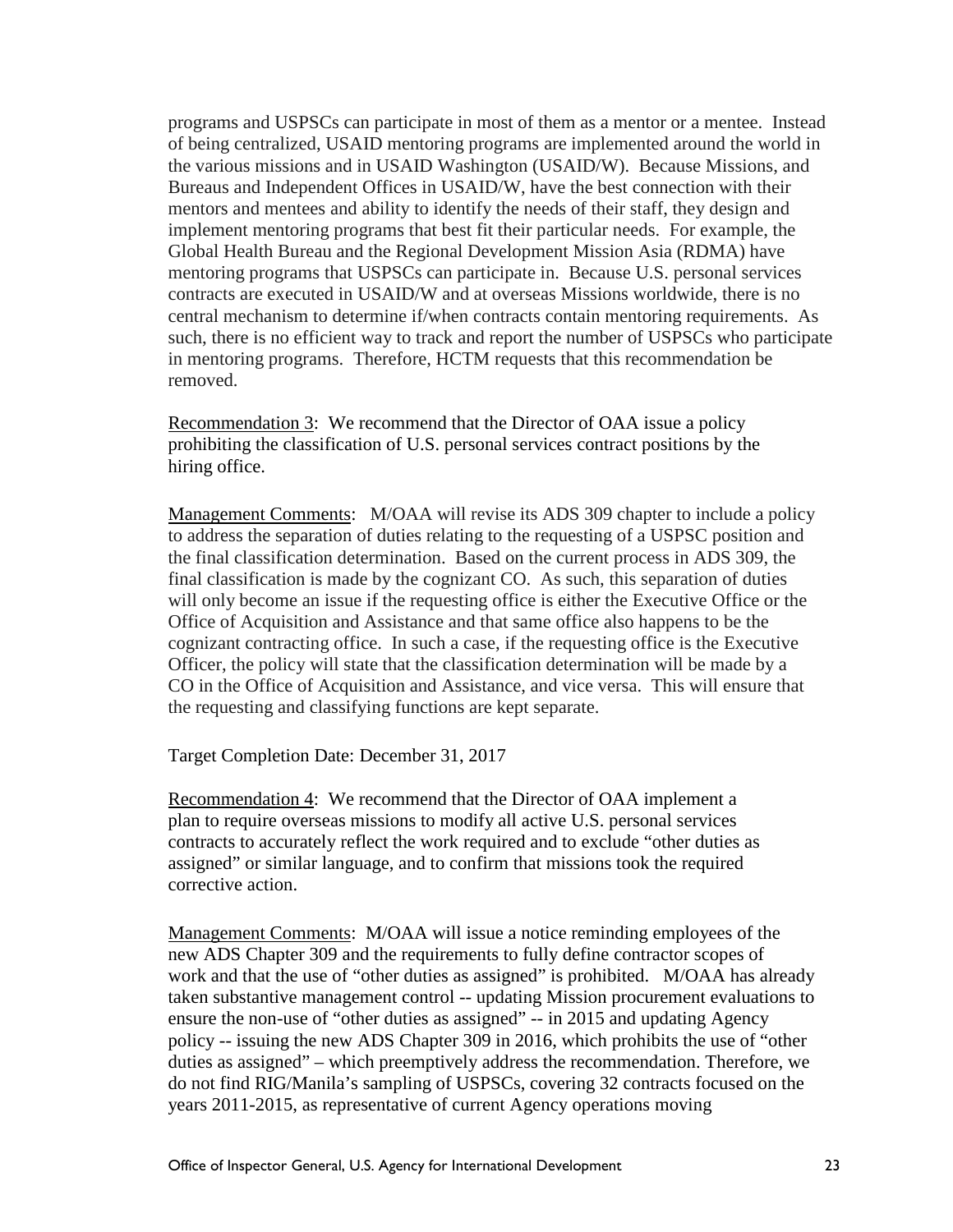forward. Accordingly, M/OAA believes the business cost of implementing RIG/Manila's recommendation for global corrective action is overly burdensome, considering the thousands of USPSC contracts agency wide, compared to the benefit of "underscoring the importance of the new directive" and respectfully requests that this recommendation be removed.

Recommendation 5: We recommend that the Director of OAA issue new guidance requiring minimum standards for periodic, written performance evaluations for all long-term U.S. personal services contractors.

Management Comments: M/OAA will develop a mandatory reference document for the ADS 309 chapter with procedures and guidelines for USPSC annual performance evaluations.

Target Completion Date: December 31, 2017